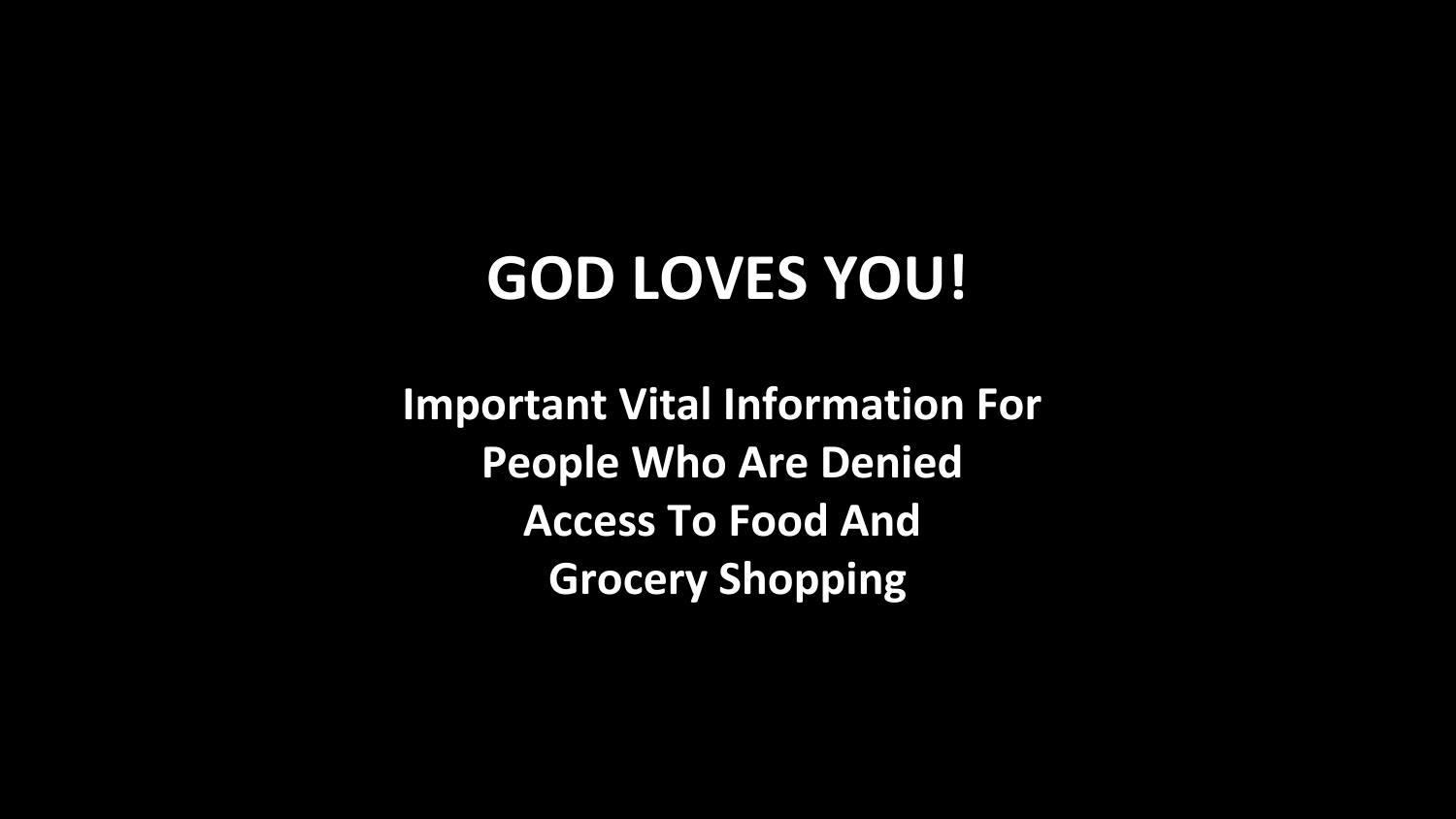### **SUMMARY**

### **This informative video has FIVE PARTS:**

### **PART ONE - Instructions for Blessing Food To Be Multiplied By God**

**PART TWO - Instructions for Blessing Holy Water with the Miraculous Medal**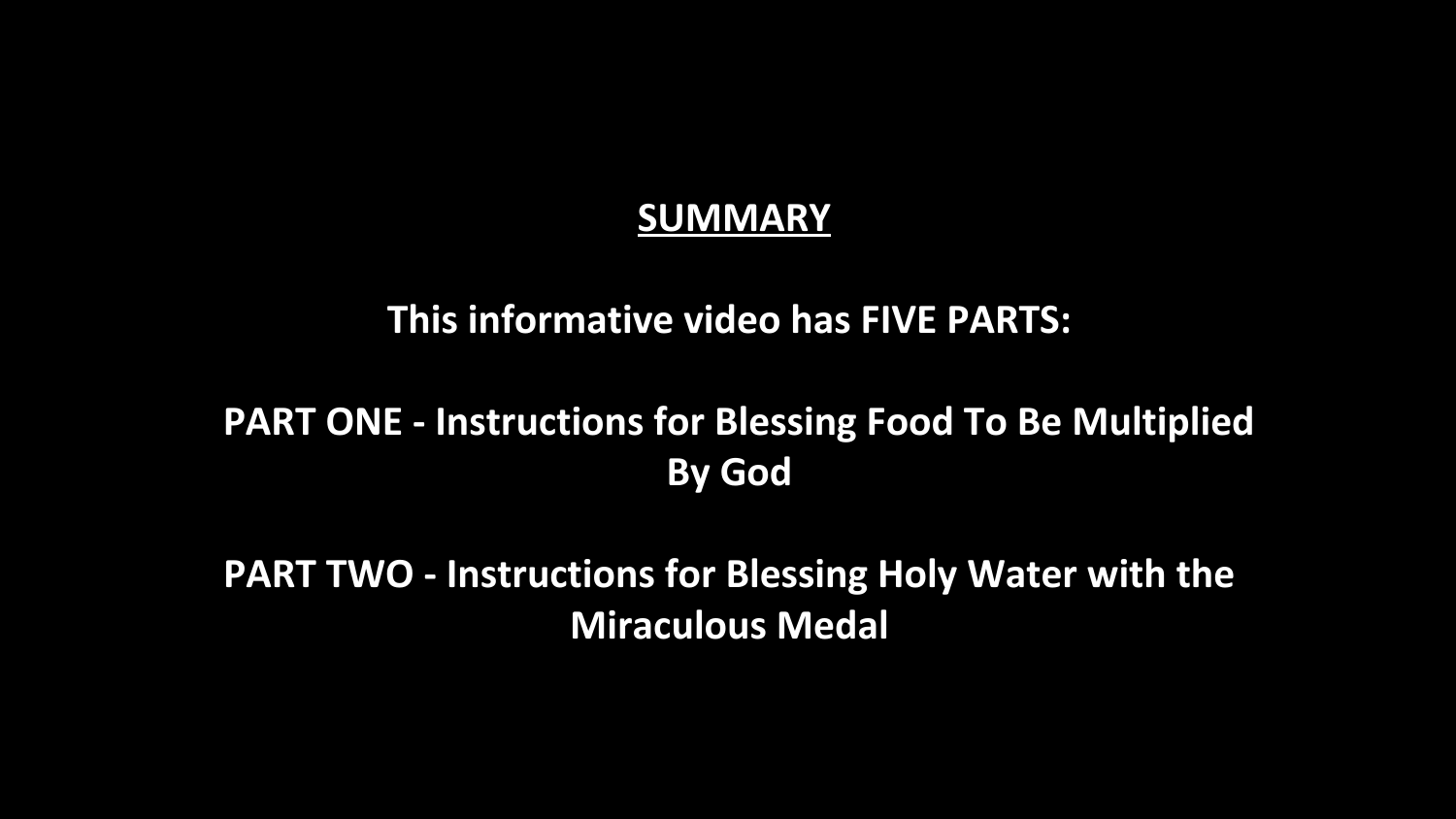### **SUMMARY**

PART THREE - How To Stay in a State of Grace without a Priest

PART FOUR - What To Do If You Have No Food To Multiply

PART FIVE - What if I am not Catholic or Orthodox? Will God help me?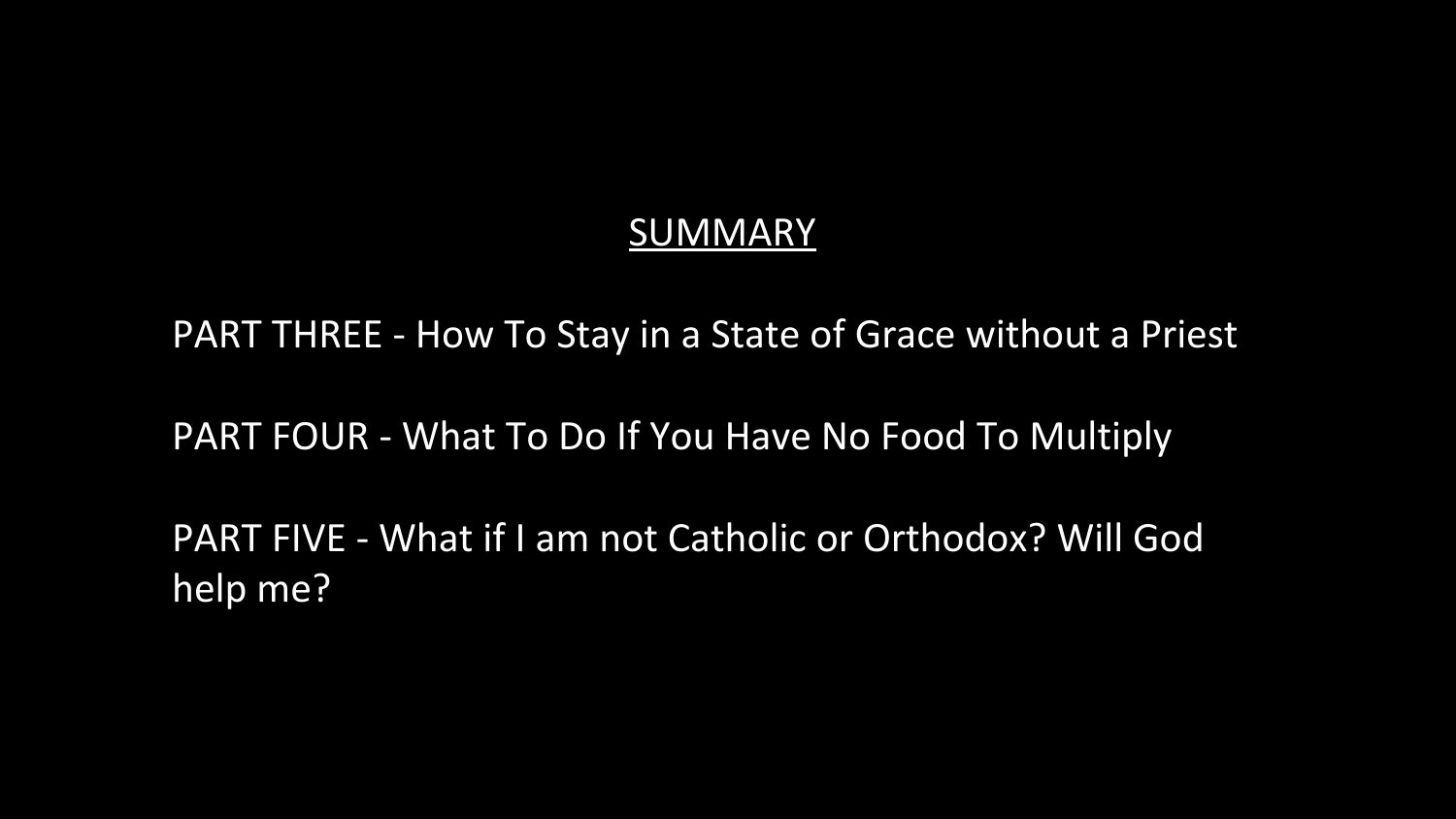# **PART ONE Instructions for Blessing Food To Be Multiplied By God**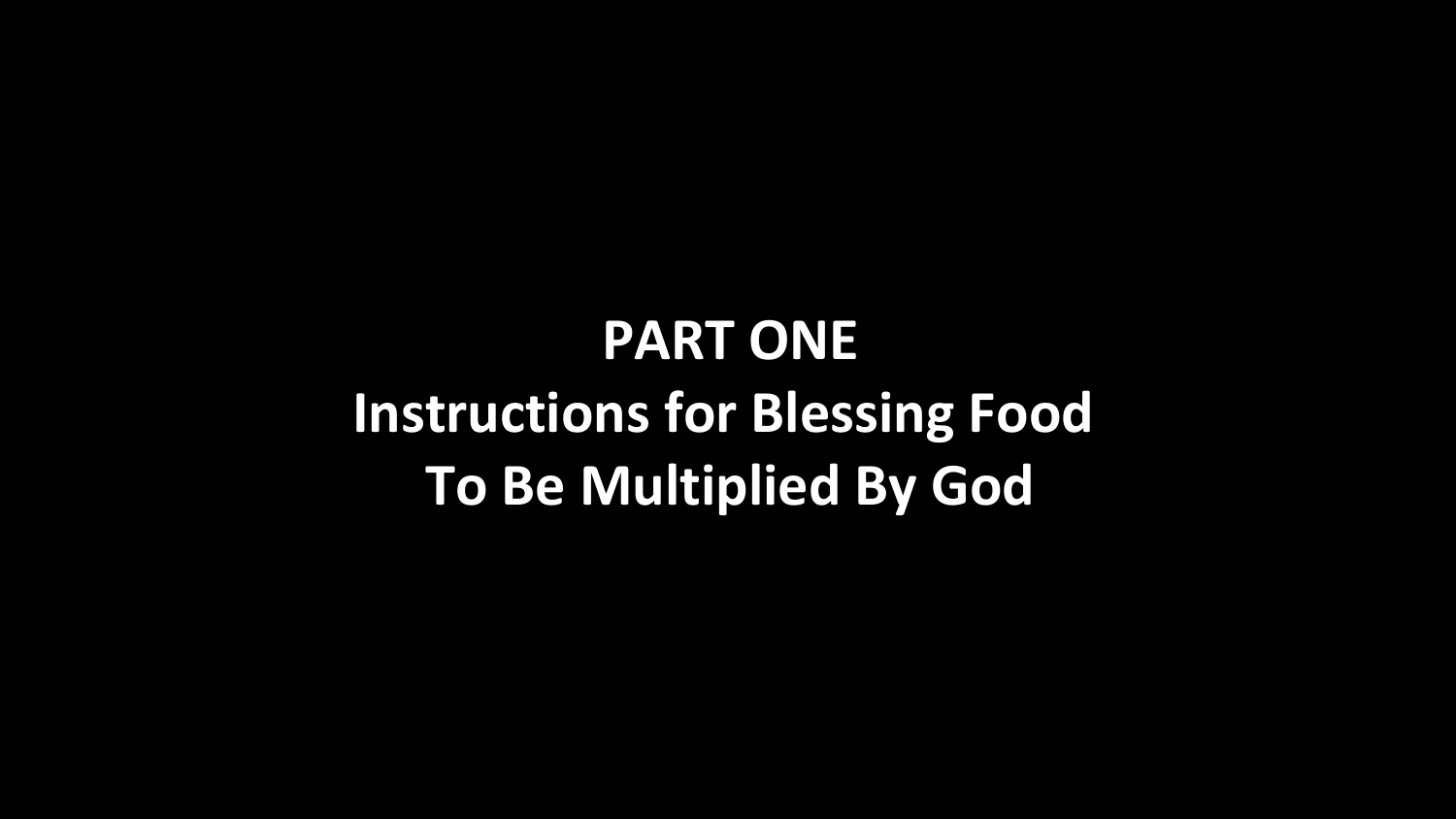### **INSTRUCTIONS**

**The following instructions are from God the Father on how to multiply food according to a March 2021 message given to a Latin-American Mystic.**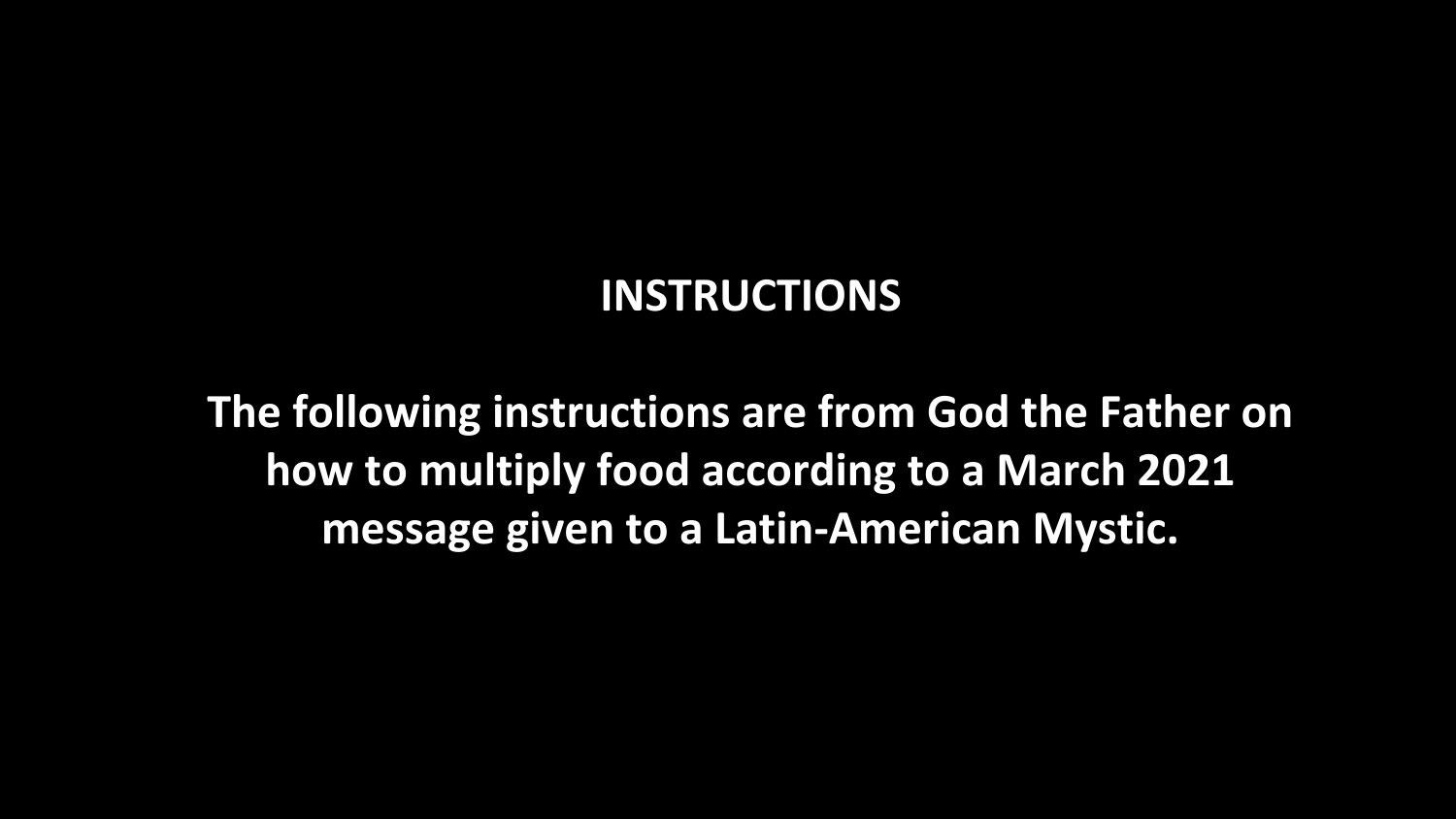## INSTRUCTIONS

Sprinkle 3 drops of Holy Water on each food and ask for God's Mighty Intercession by prayer. You must do this with faith and you must be in a state of grace in your soul.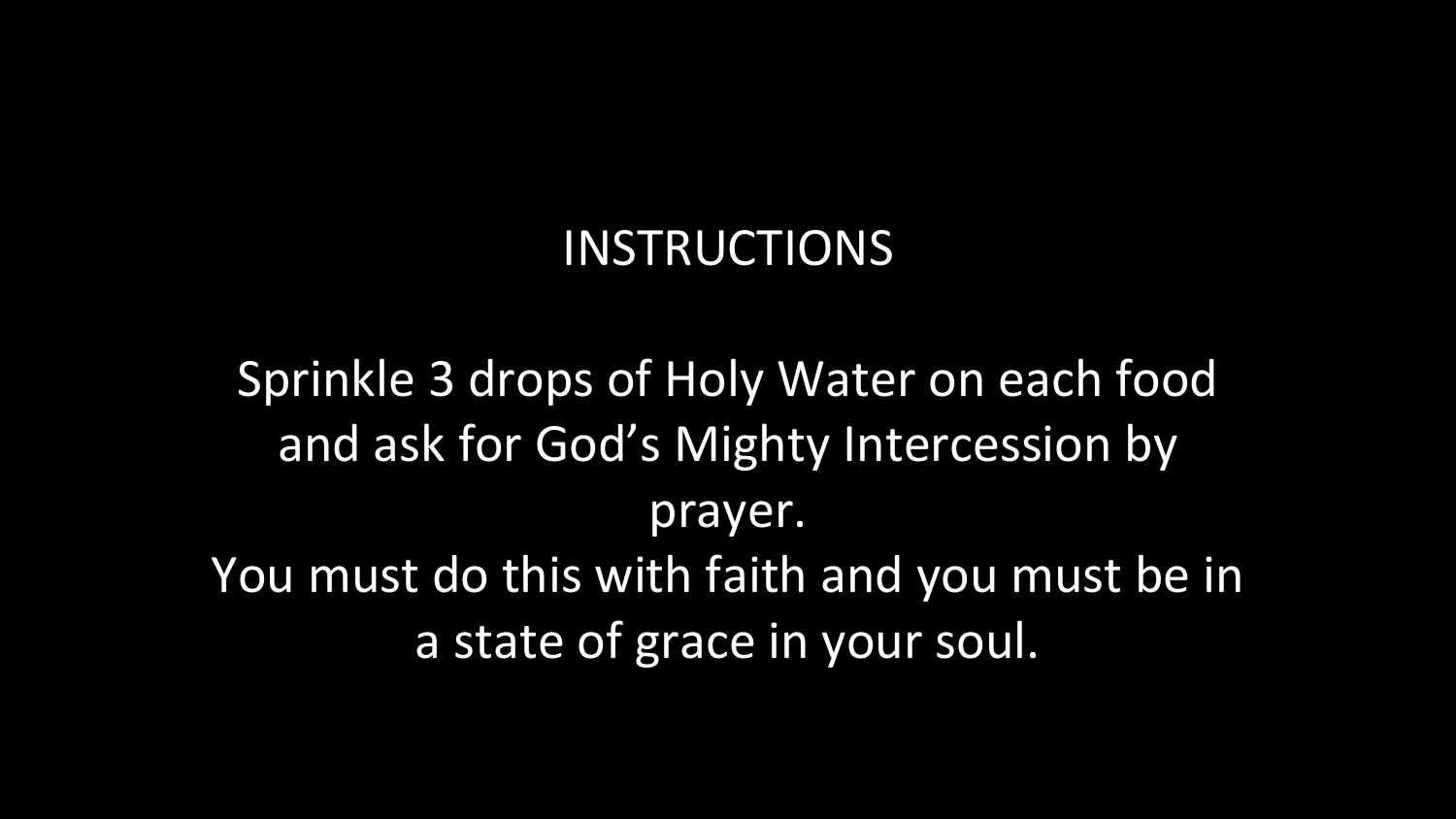### **GOD THE FATHER'S PRAYER FOR MULTIPLYING FOOD**

*"I, as the child of the Most High, belonging to His Beloved People, ask that through this Holy Water, my Father God multiply these foods so that they may serve as a livelihood for all members of this house or community. And through the infusion of the Holy Spirit, God the Father multiply this food. Amen"*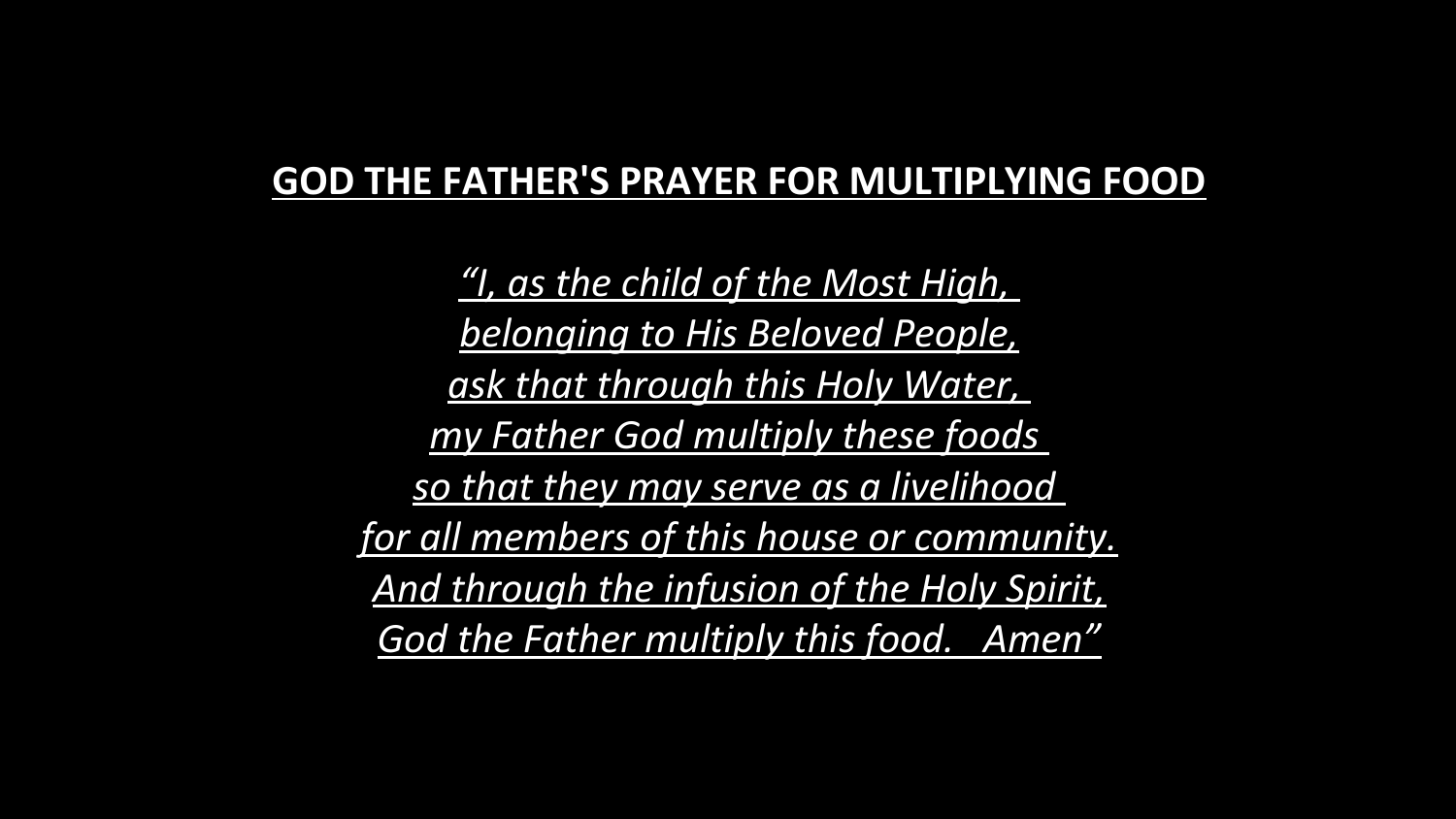Here also are Two Important Before and After Meal Prayers given to a wellrespected Catholic messenger From Our Lord, JESUS CHRIST, To Protect from Contamination (2013).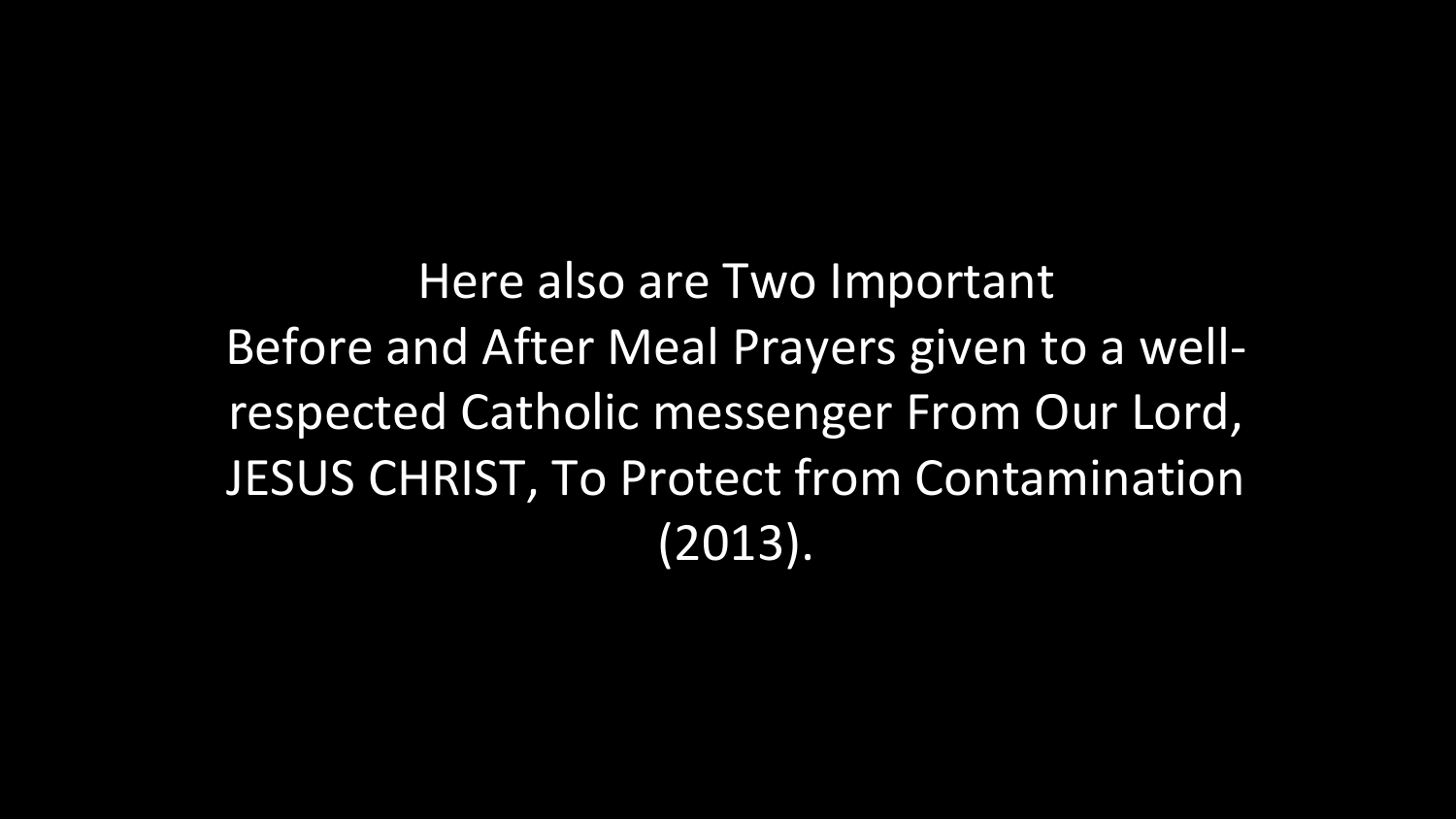### BEFORE MEAL PRAYER

O Divine and Eternal Father, through the Most Precious Blood of Your Divine Son Jesus, we ask You to remove anything that is not from You in our food, our water, the air, in the medicine in this household, and in our bodies and souls and replace it with the pureness that was in the Garden of Eden before Adam and Eve sinned. Thank you. Amen.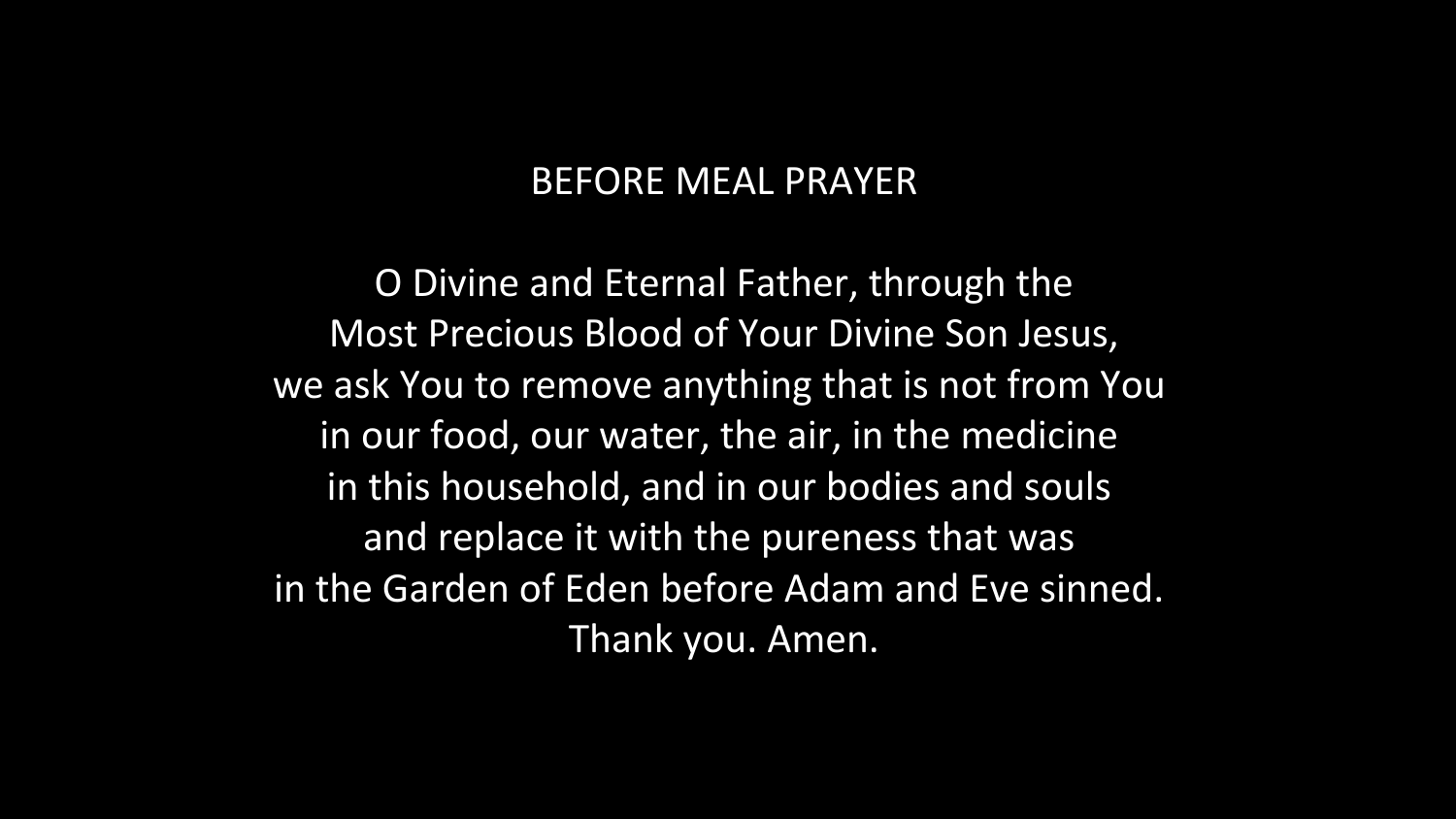## AFTER MEAL PRAYER

## *We give thee thanks for this pure food*

*from Thy bounty through Christ our Lord. Amen.*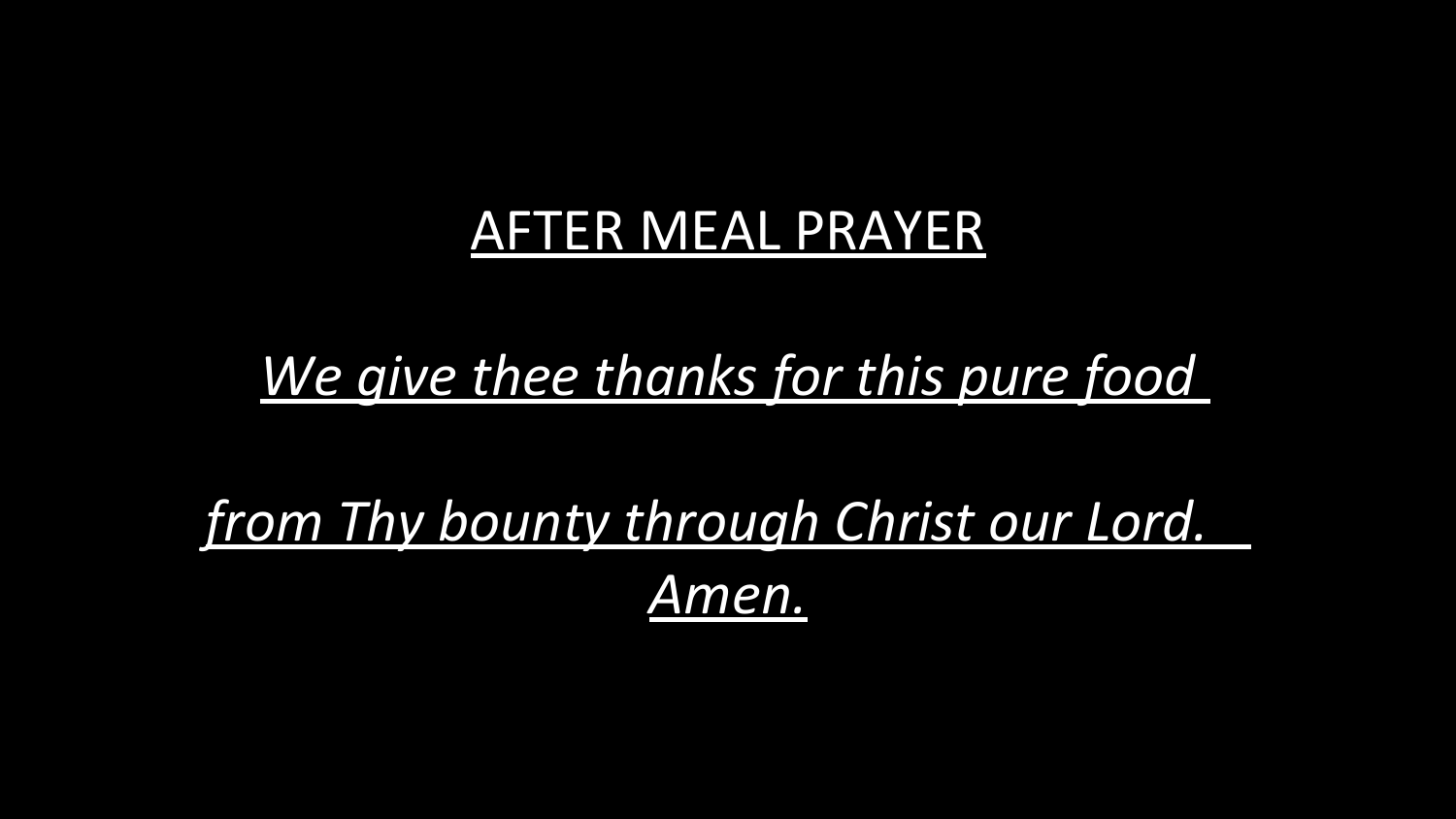### NOURISHMENT DURING FAMINE NOVEMBER 2012

#### Our Lord, JESUS CHRIST, to Catholic prophetess, Luz De María

"Beloved daughter, a spoonful of honey and some nuts will be enough nourishment for the survival of the body; they provide what is necessary for all organs to function properly. Mention this to My children so it will be a blessing for them in times of famine."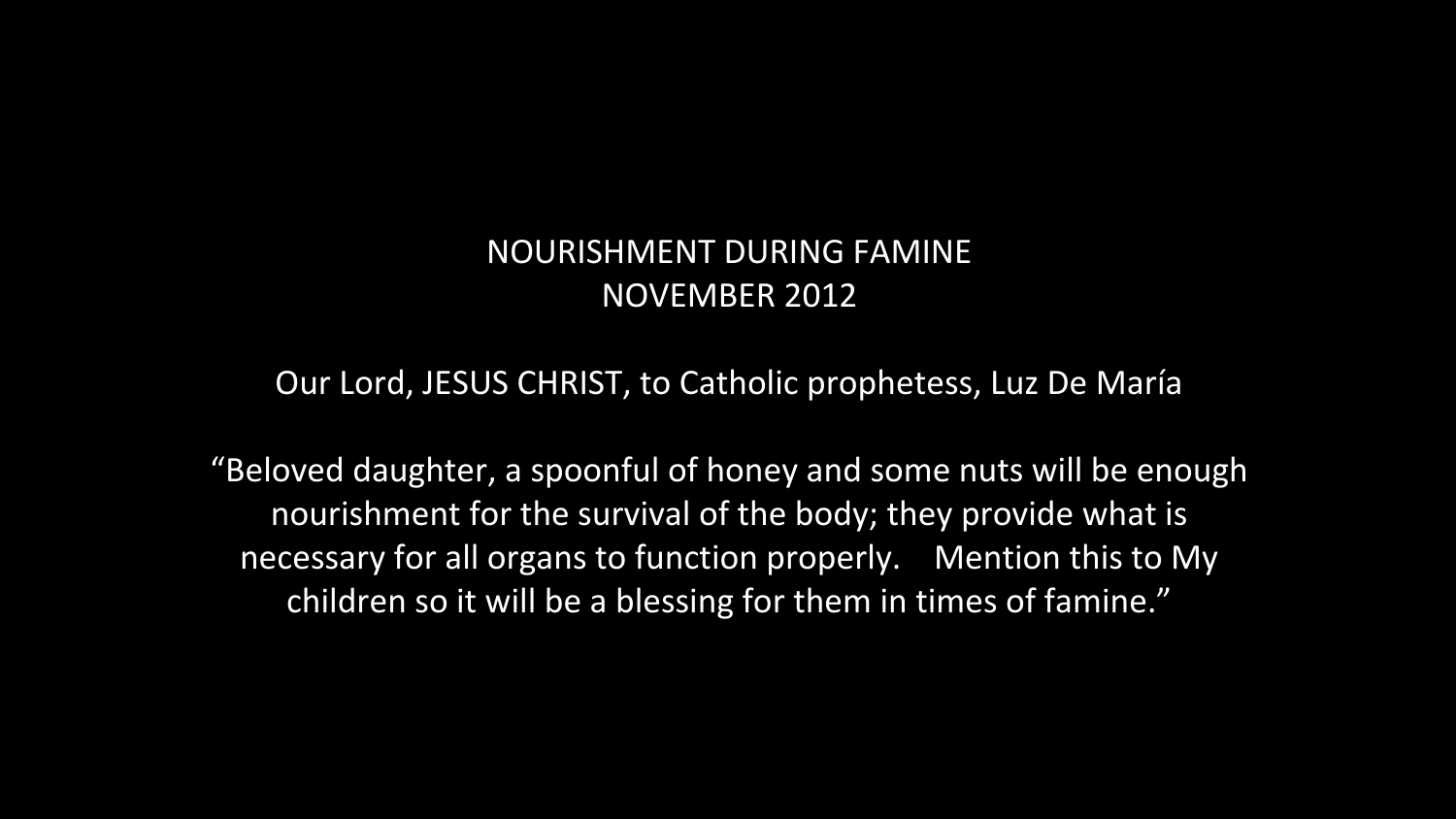#### **MIRACULOUS SUSTAINING GRAPES**

During the 1930s, Our Lady appeared to Mother Rosa Quantrini in San Damiano, Italy.

Our Lady revealed that a native fruit in the mission fields - grapes would sustain people of faith during the time of the antichrist, wars, famine, droughts, calamities, plagues and illness.

One blessed grape would be sufficient for one full day. To learn more on how to prepare the grapes, see this blog link:

> **https://maryrefugeofsouls.com/practical-advice-andguidance/miraculous-sustaining-grapes**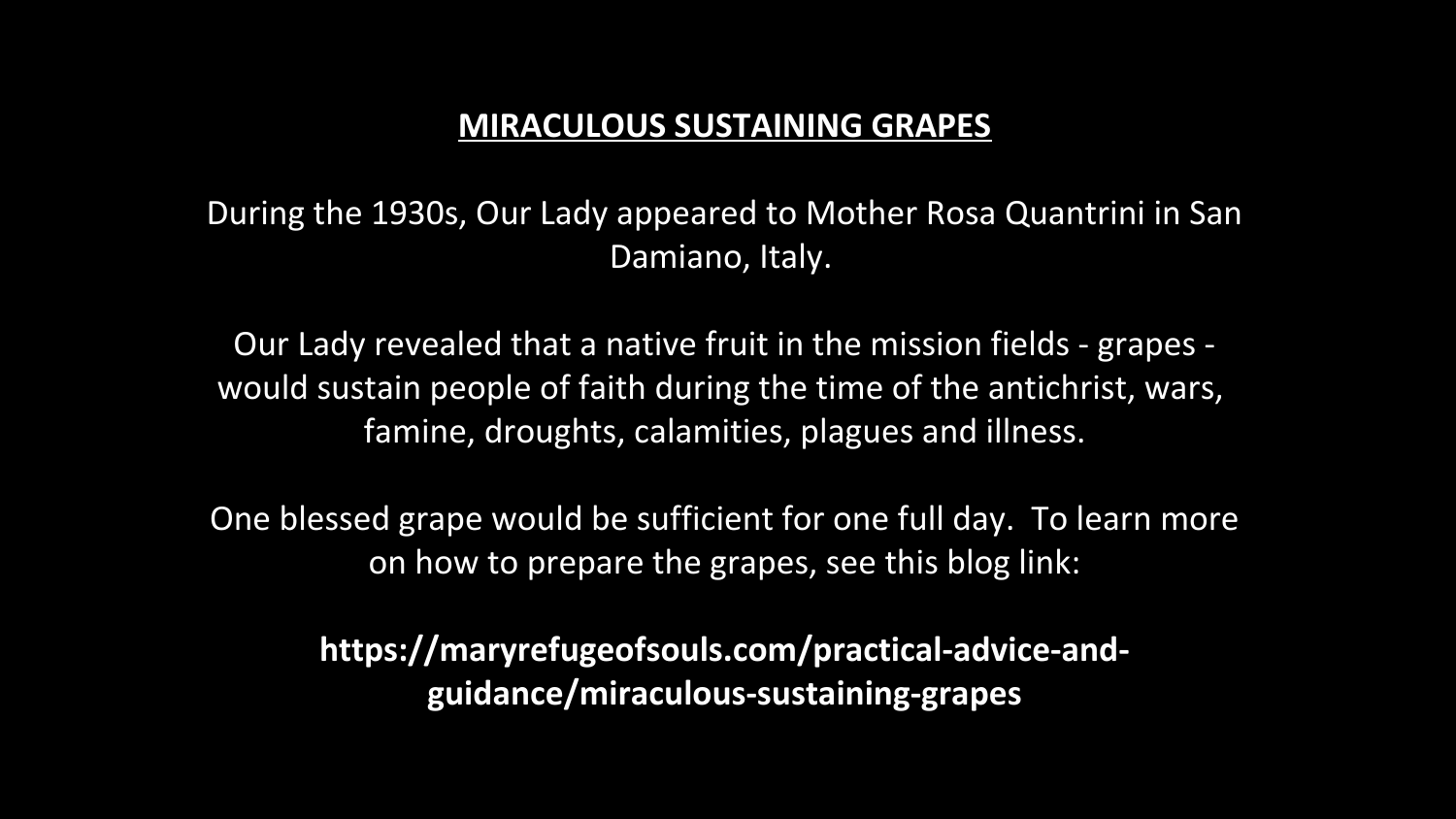# **PART TWO Instructions for Blessing Holy Water with the Miraculous Medal**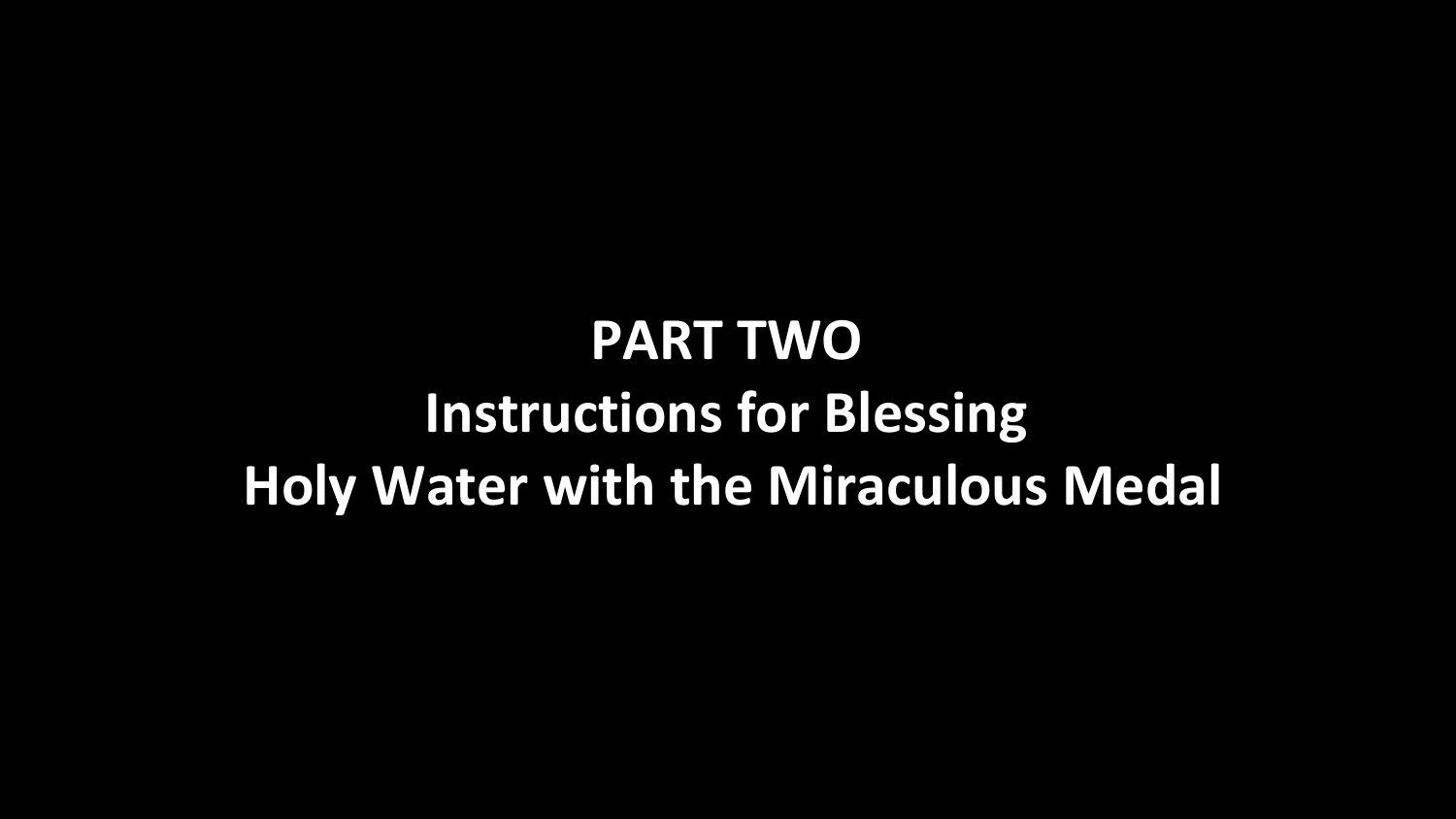### **INSTRUCTIONS**

Exorcism Water is a type of holy water which is strengthened in power with more graces due to the blessings prayed by the priest. It is drinkable water that should be blessed by a priest using the traditional blessing rite from the Roman Ritual, which includes Exorcism prayers and adding exorcised salt to the holy water.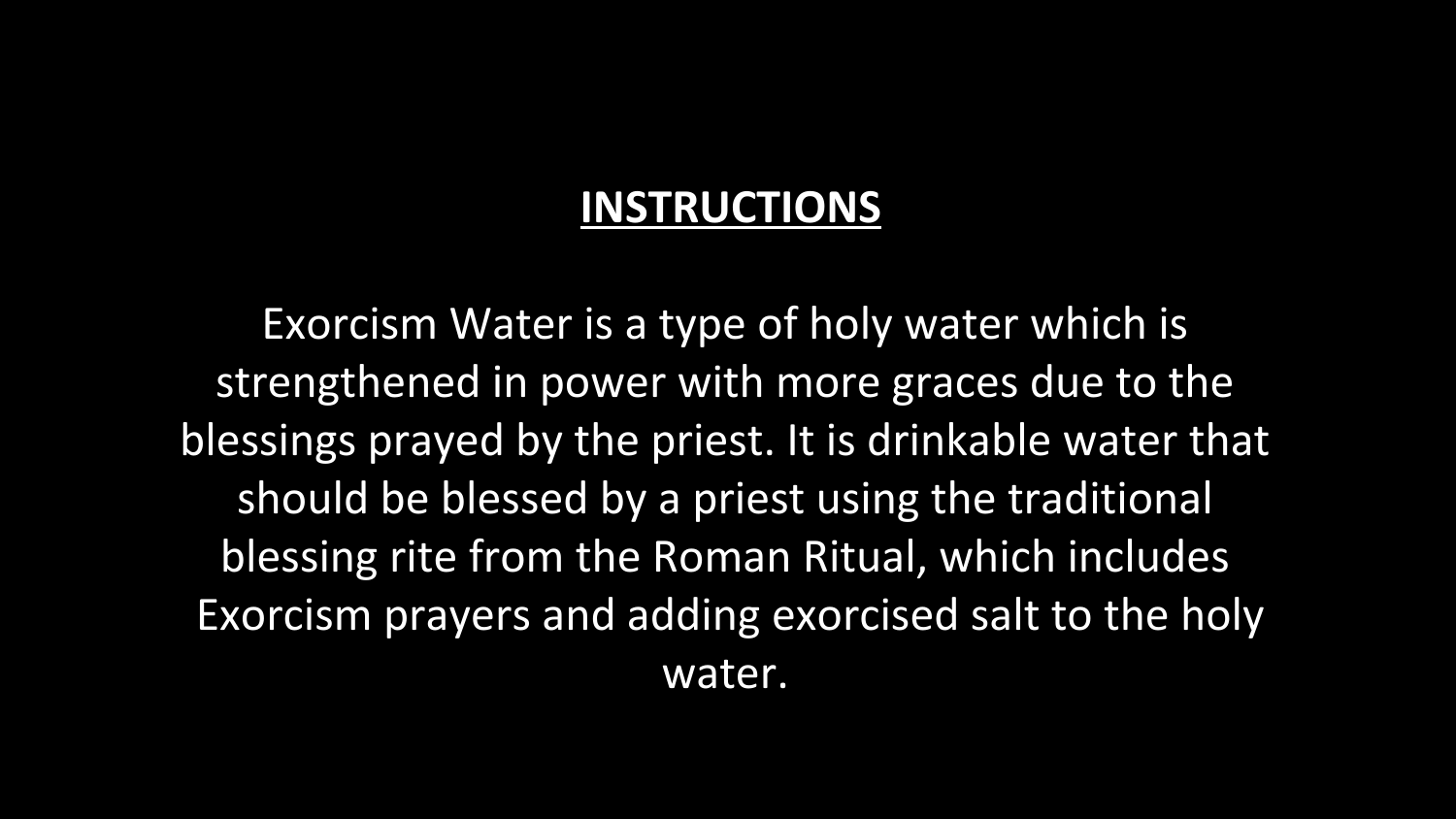Instructions for the blessing of the water and salt by the priest can be downloaded on this webpage:

**[https://maryrefugeofholylove.files.wordpress.com](https://maryrefugeofholylove.files.wordpress.com/) /2020/08/exorcism\_blessing\_for\_salt\_and\_water-pdf.pdf**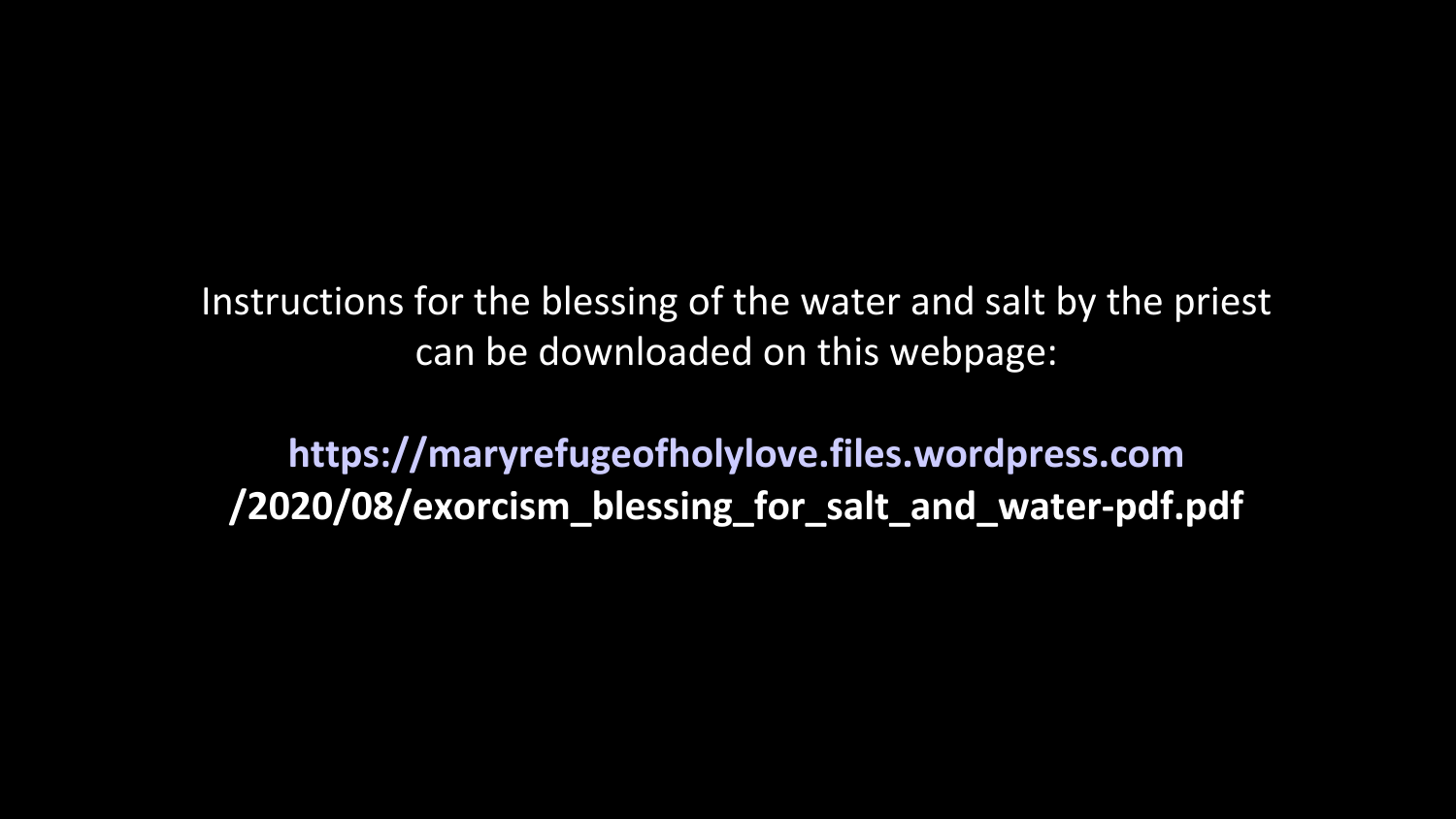# Medal of the Immaculate Conception, otherwise known as the Miraculous Medal

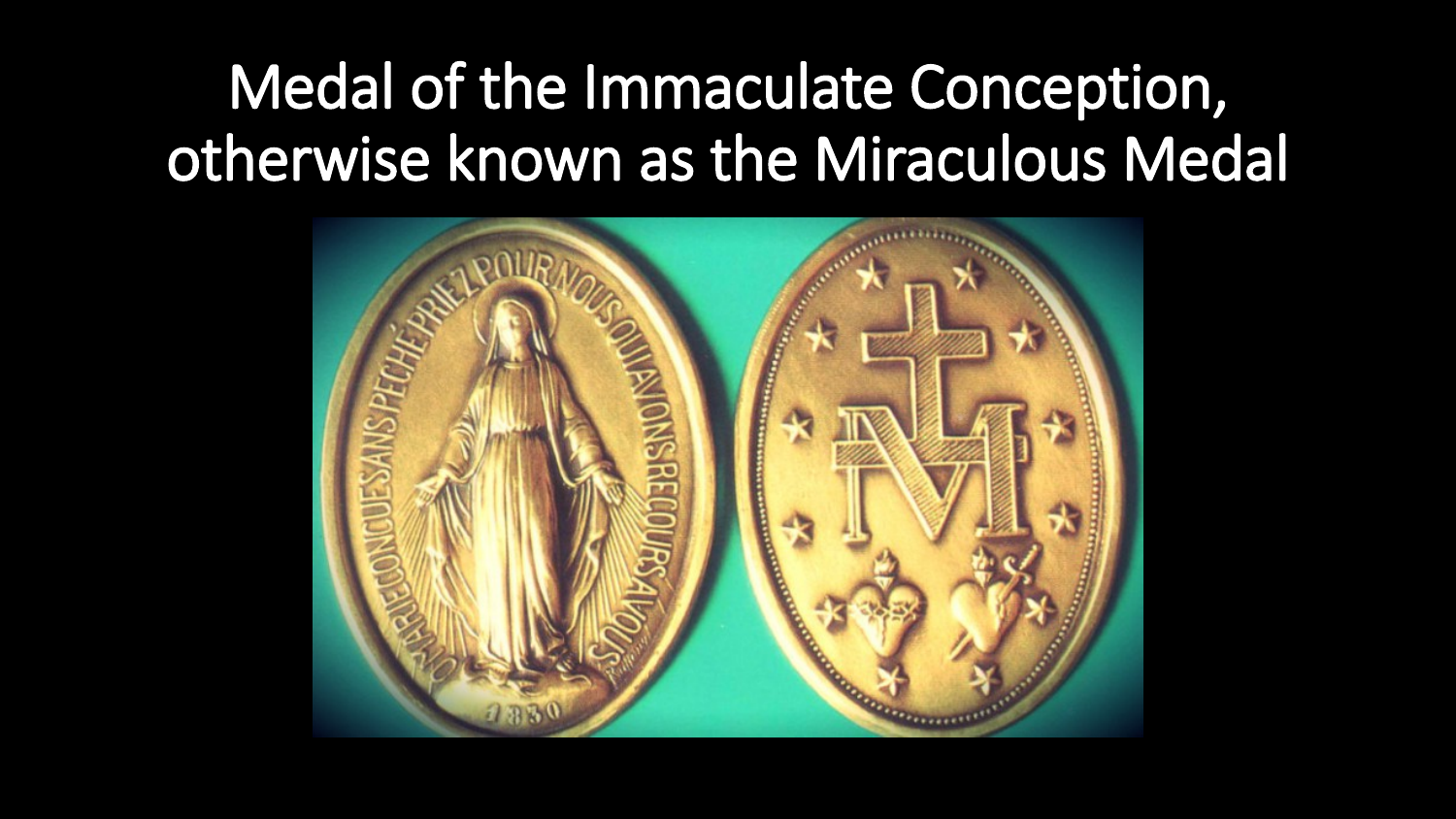According to a well-known Catholic priest with mystical gifts, if you are unable to obtain Exorcism Water, then take a blessed Miraculous Medal and let it soak in the water by saying this prayer:

*"Holy Virgin Mary, bless this water to purify me from the attacks of evil in my body, in the Name of the Father and of the Son, and the Holy Spirit. AMEN"*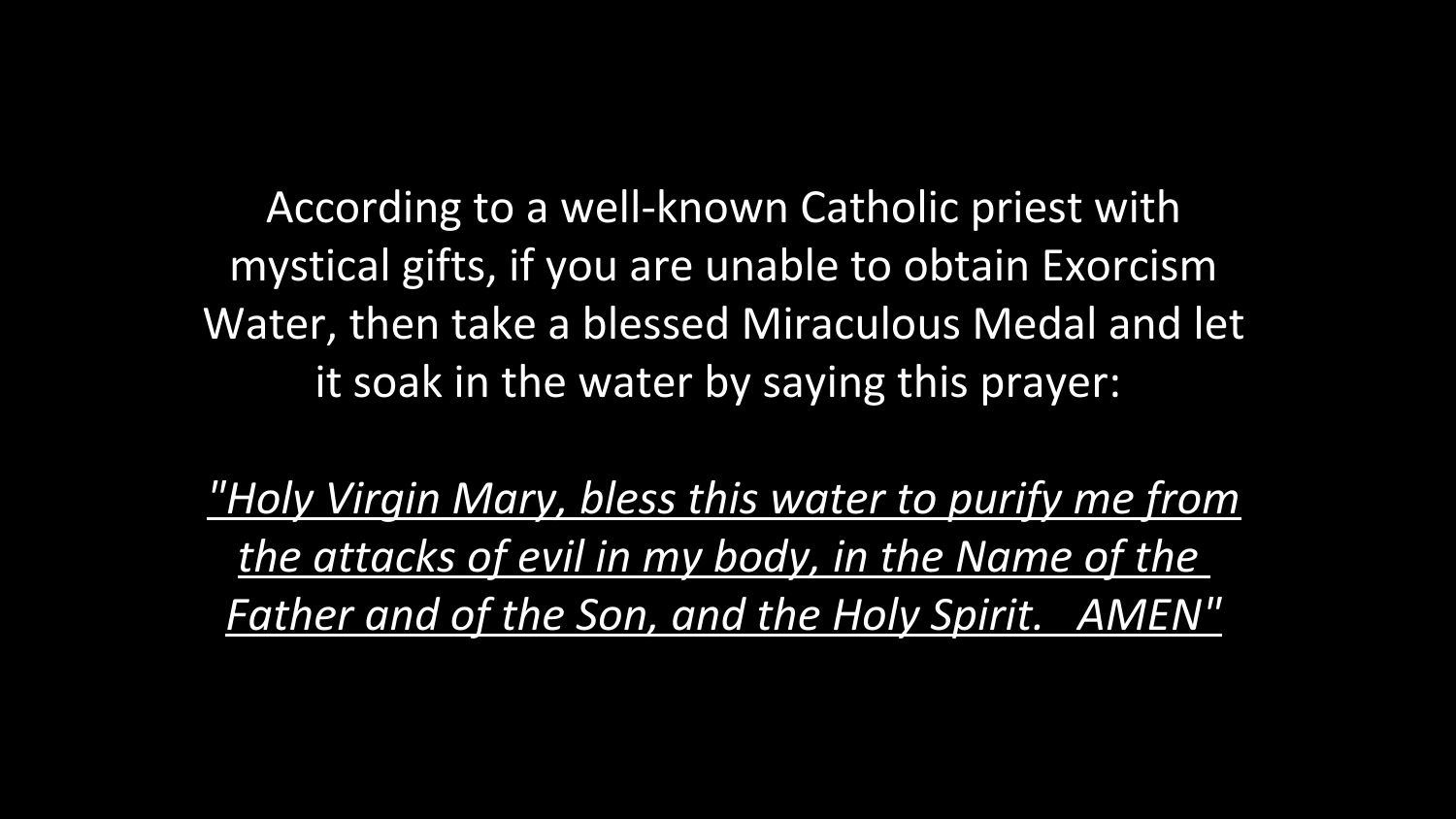The Miraculous Medal used in the Exorcism Water should be blessed by a priest (Catholic or Orthodox). If you are unable to have the medal blessed, then say this prayer:

*"O Mary conceived without sin, pray for us who have recourse to Thee. AMEN"*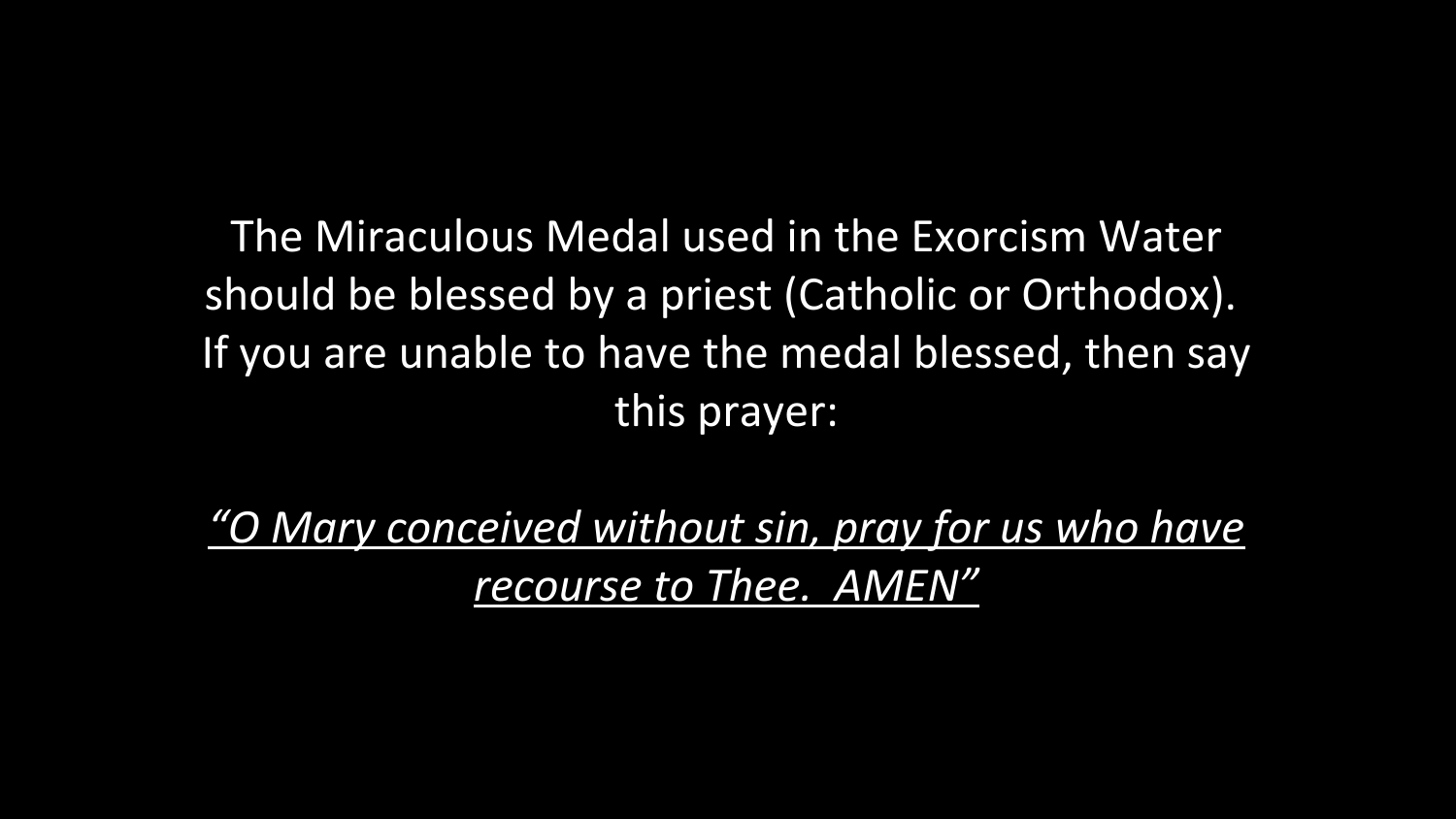## **The Blessed Virgin Mary has promised that:**

"Those who repeat this prayer with devotion will be in a special manner under the protection of the Mother of God. Graces will be abundantly bestowed upon those who have confidence."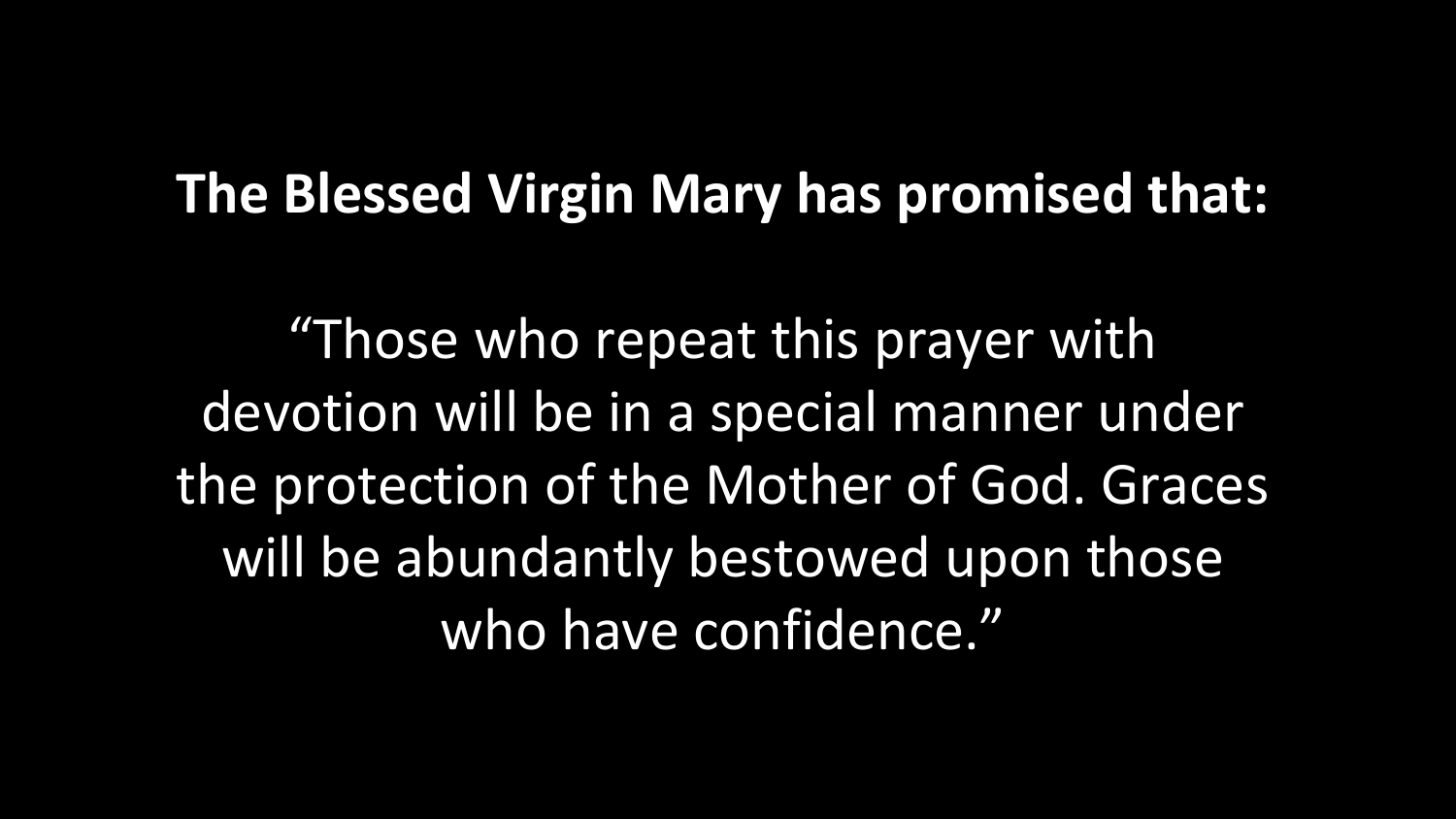# **PART THREE**

# **How To Stay in A State of Grace Without a Priest**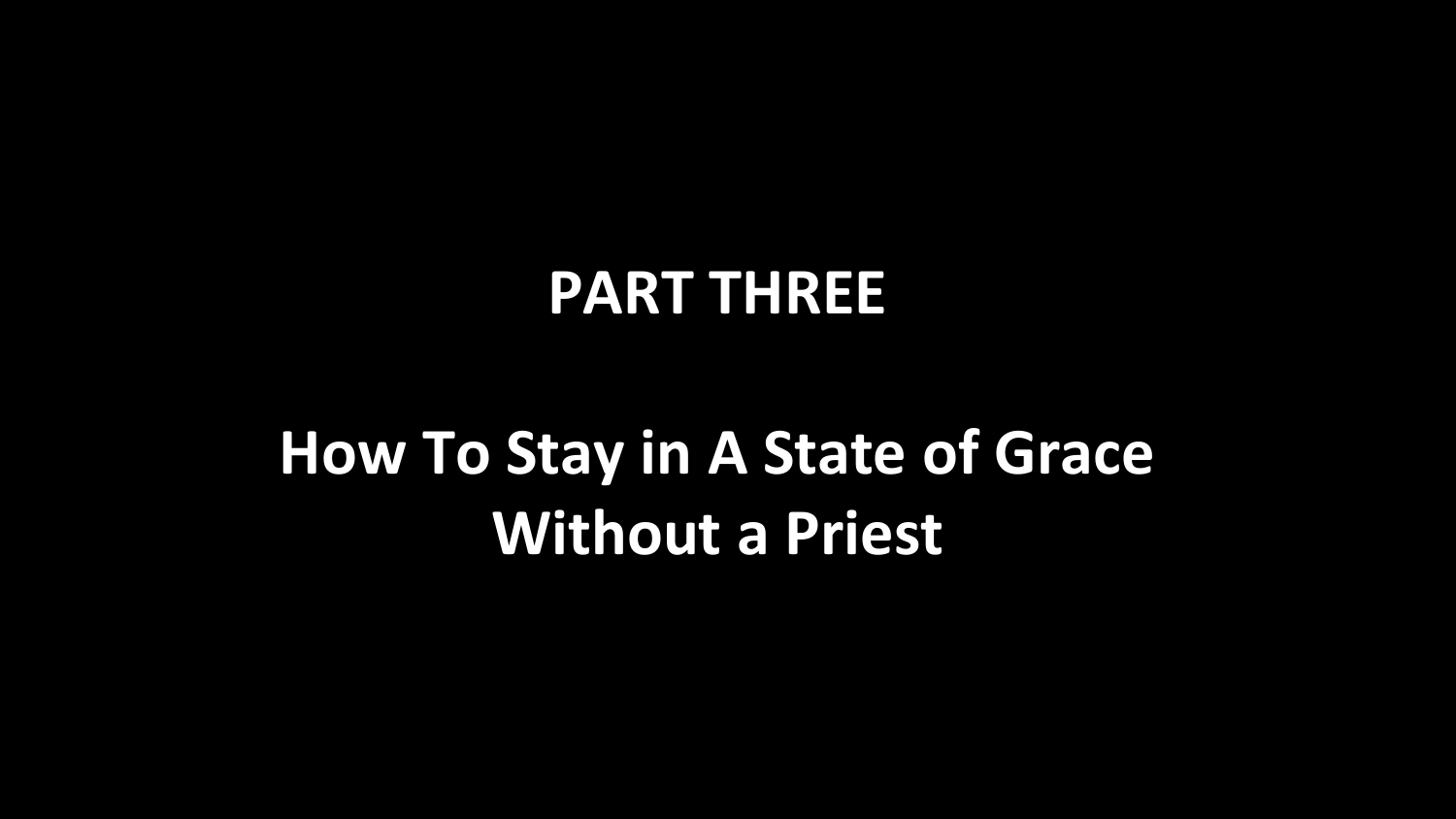## **INSTRUCTIONS**

You must be in a **state of grace** to be able to multiply the food in prayer before God. To be in a state of grace, this means that you must be obedient to the Ten Commandments and seeking frequent Confession for your sins from a priest.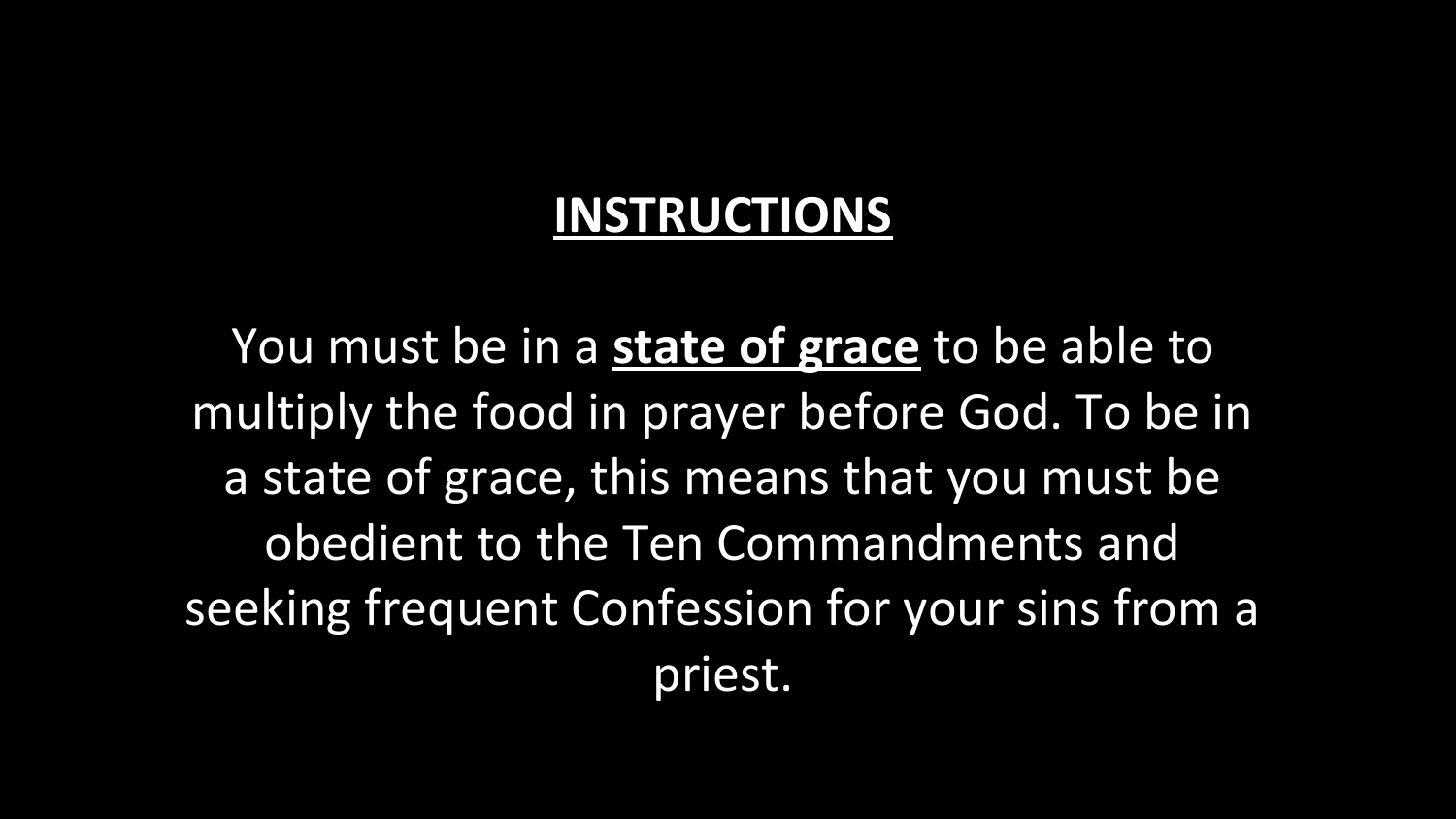#### **THE TEN COMMANDMENTS**

(Ordered by Catholic Tradition – Saint Augustine)

- 1. I am the LORD your God. You shall worship the Lord your God and Him only shall you serve.
- 2. You shall not take the name of the Lord your God in vain.
- 3. Remember to keep holy the Sabbath day.
- 4. Honor your father and your mother.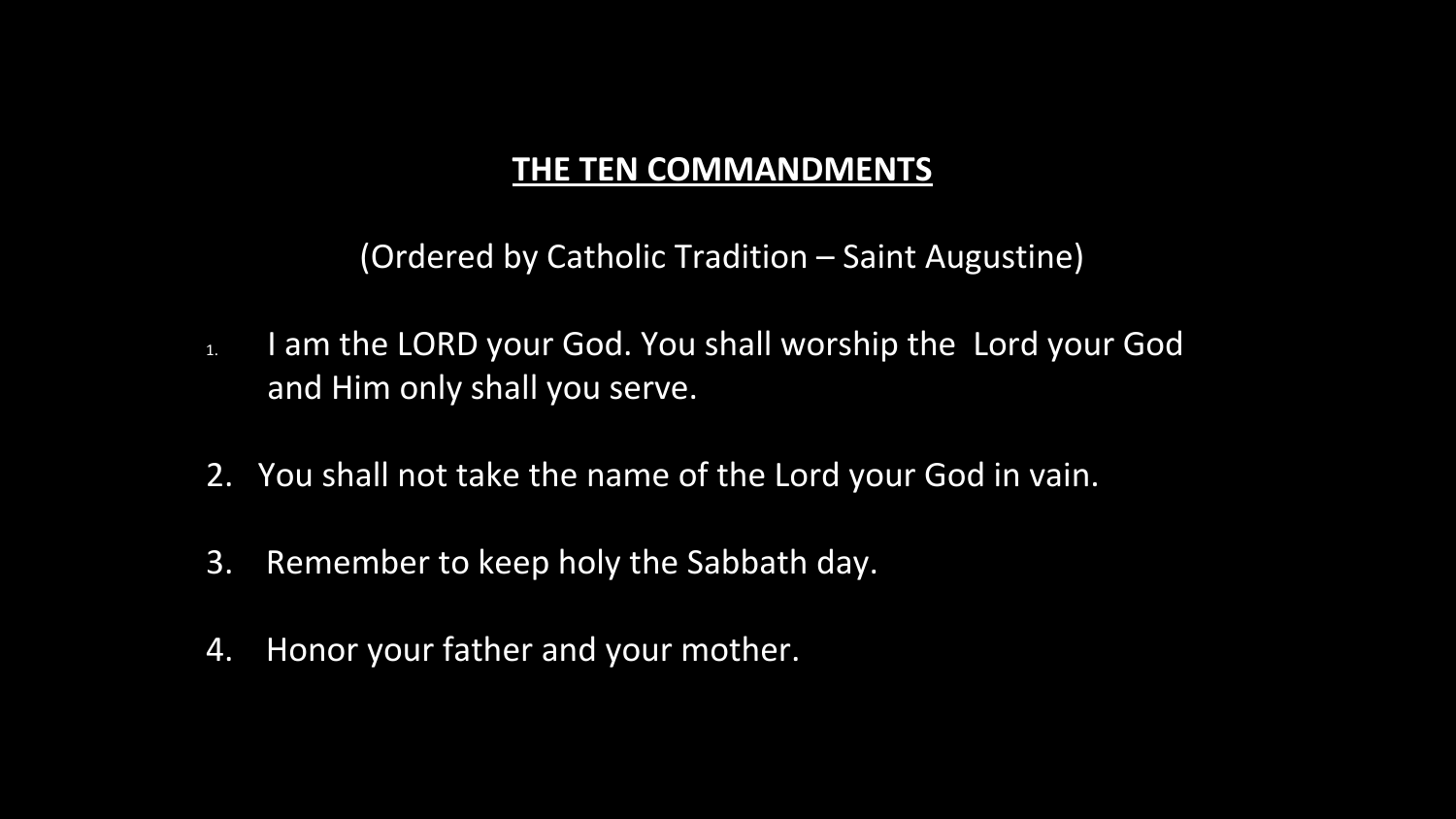#### **THE TEN COMMANDMENTS**

5. You shall not kill.

6. You shall not commit adultery.

7. You shall not steal.

- 8. You shall not bear false witness against your neighbor.
- 9. You shall not covet your neighbor's wife.
- 10. You shall not covet your neighbor's goods.

 **(Book of Exodus, Chapter 20, Verses 1-17)**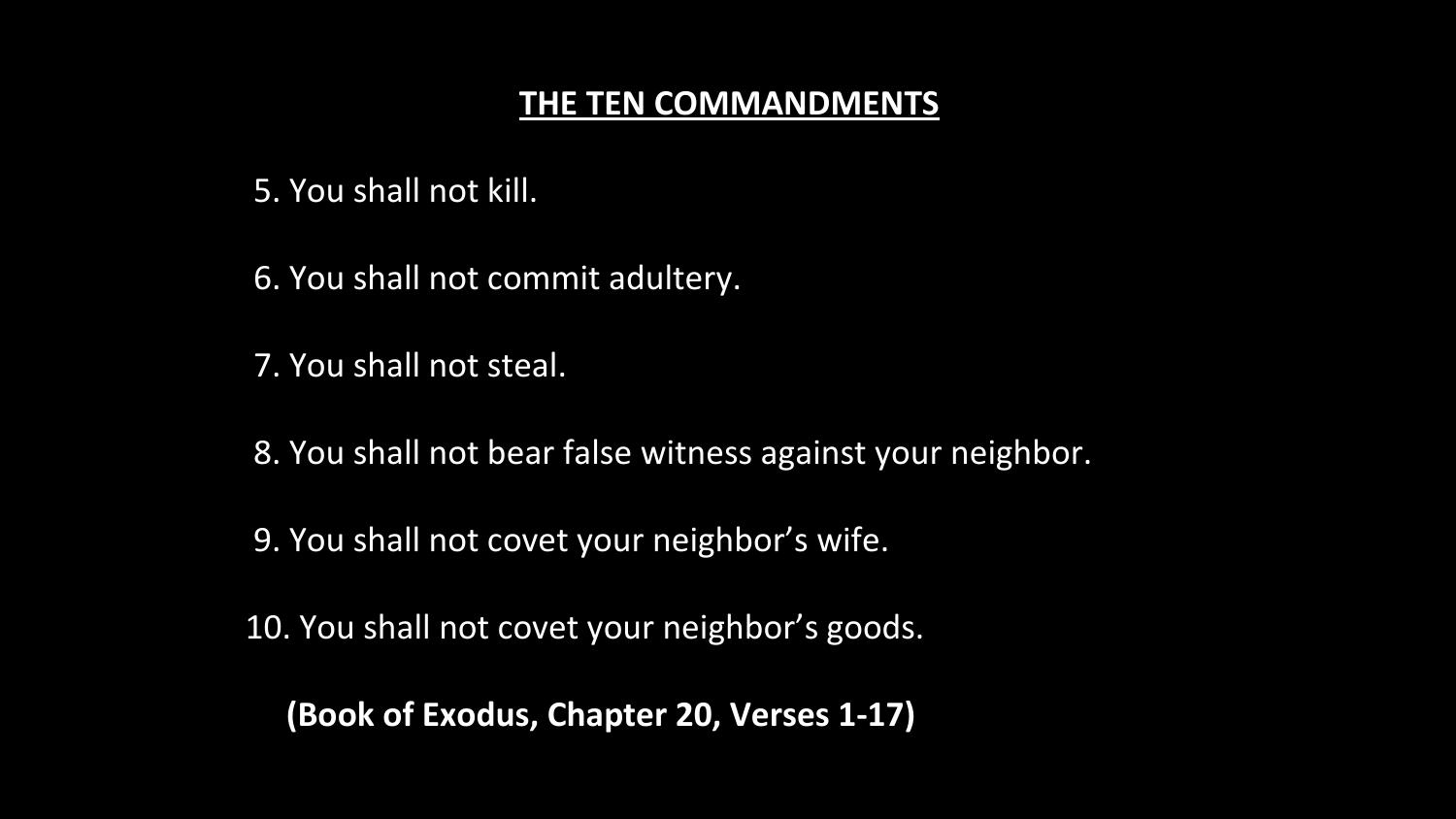### **INSTRUCTIONS FROM THE BOOK OF TRUTH**

If you do not have access to a priest, you can pray the following prayer for **7-consecutive days** for a plenary absolution of your sins by God.

You should say this prayer **only after** a thorough examination of your conscience for any sins against the Ten Commandments.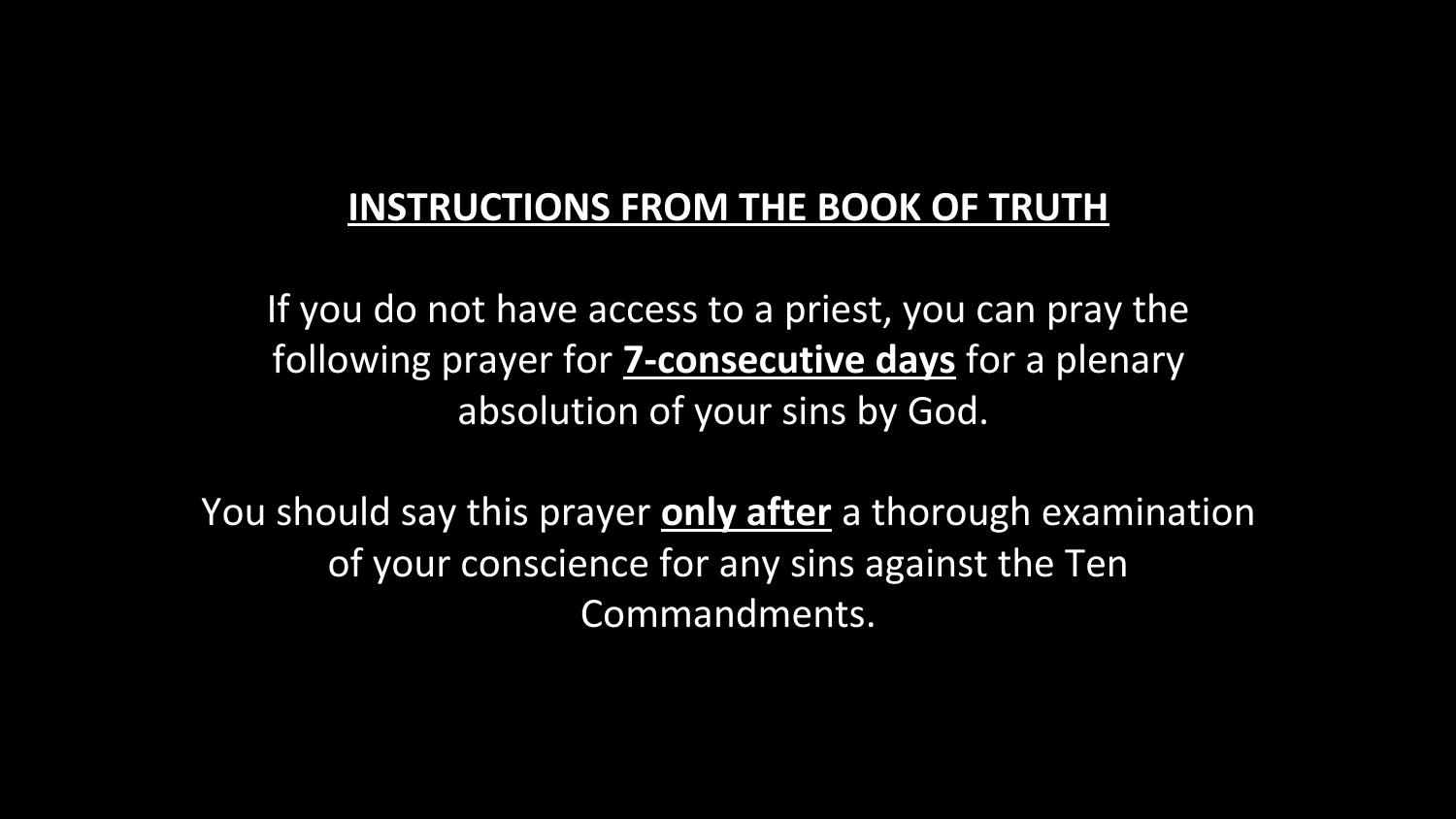### **INSTRUCTIONS**

For a Nightly Examination of Conscience, see this message given by the Blessed Mother Mary at Holy Love Ministries:

### **https://www.holylove.org/message/400**

**NOTE:** This Examination of Conscience should be used along with the Ten Commandments.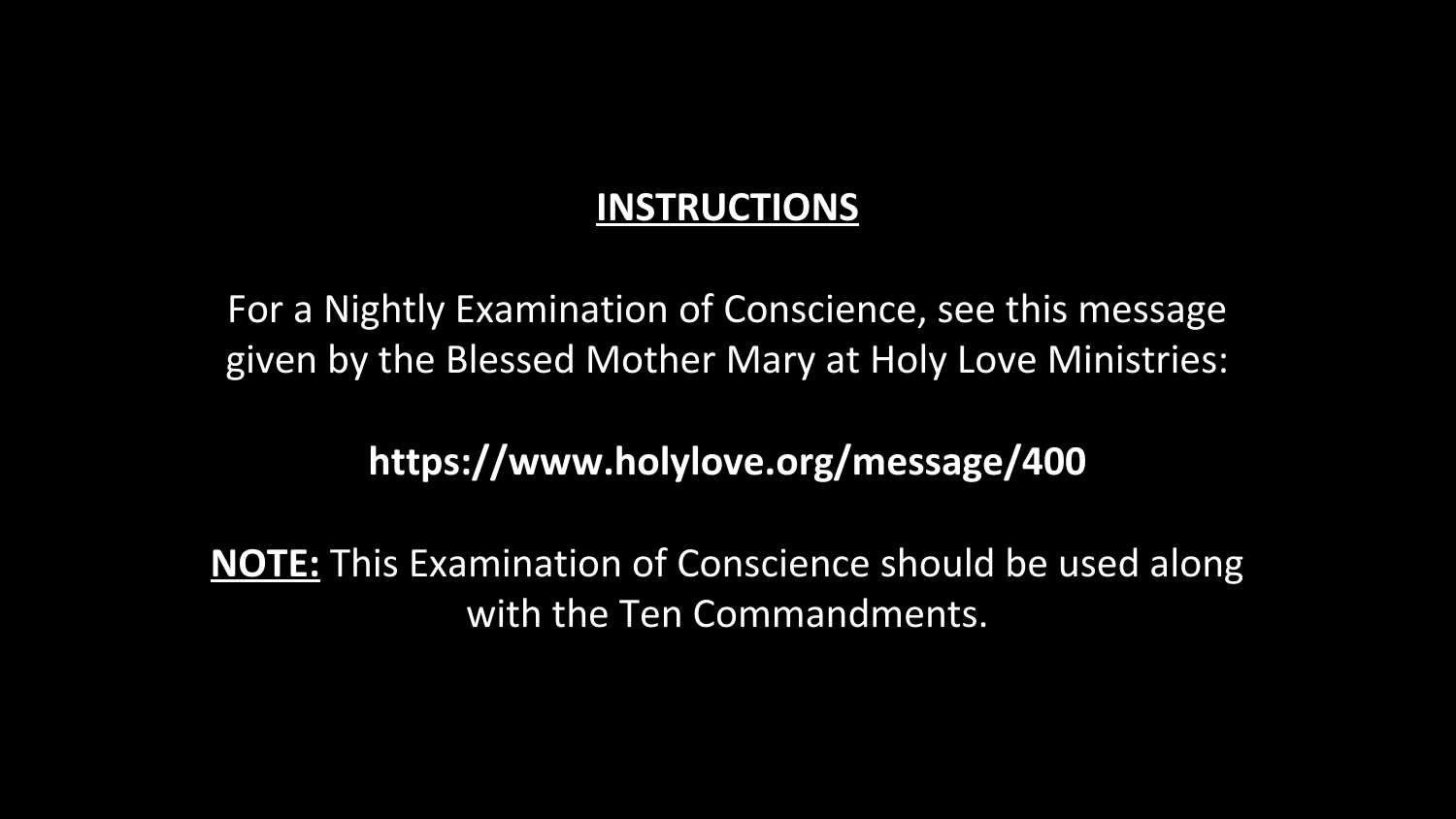### **INSTRUCTIONS**

If you have any sins, you should confess them directly to God asking for His forgiveness and pardon through the 7-day absolution prayer. You should have contrition for your sins – desiring to amend your life.

**NOTE:** This prayer can be used by unbaptized persons and Christians that are not Catholic or Orthodox.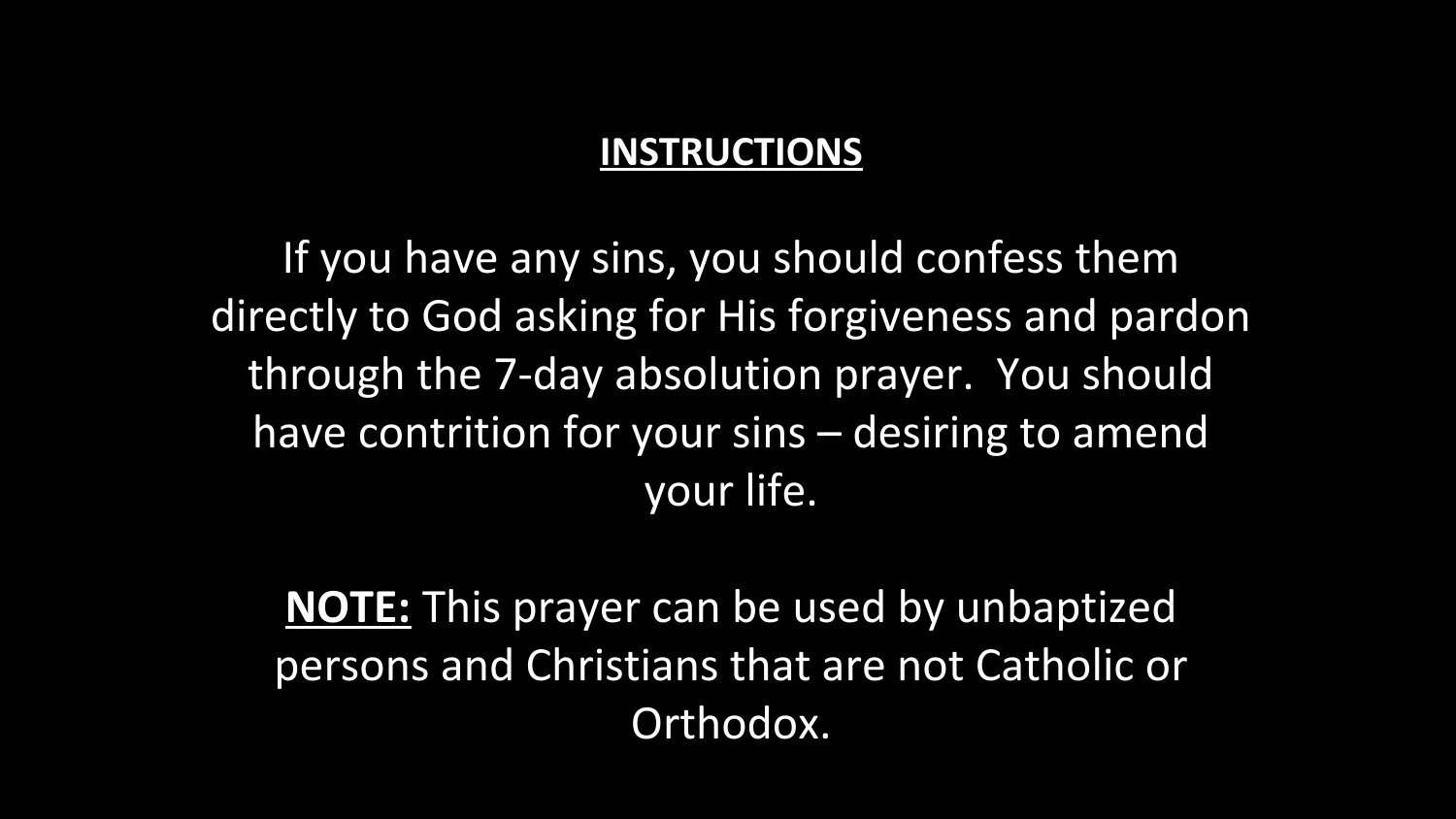#### **PLENARY ABSOLUTION PRAYER FOR SINS, FROM JESUS**

*(Must be prayed for 7-consecutive days. From the Book of Truth given to Maria Divine Mercy)*

*O My Jesus, You are the Light of the earth. You are the Flame that touches all souls. Your Mercy and Love knows no bounds. We are not worthy of the Sacrifice You made by Your death on the Cross. Yet we know that Your Love for us is greater than the love we hold for You. Grant us, O Lord, the Gift of Humility, so that we are deserving of Your New Kingdom.*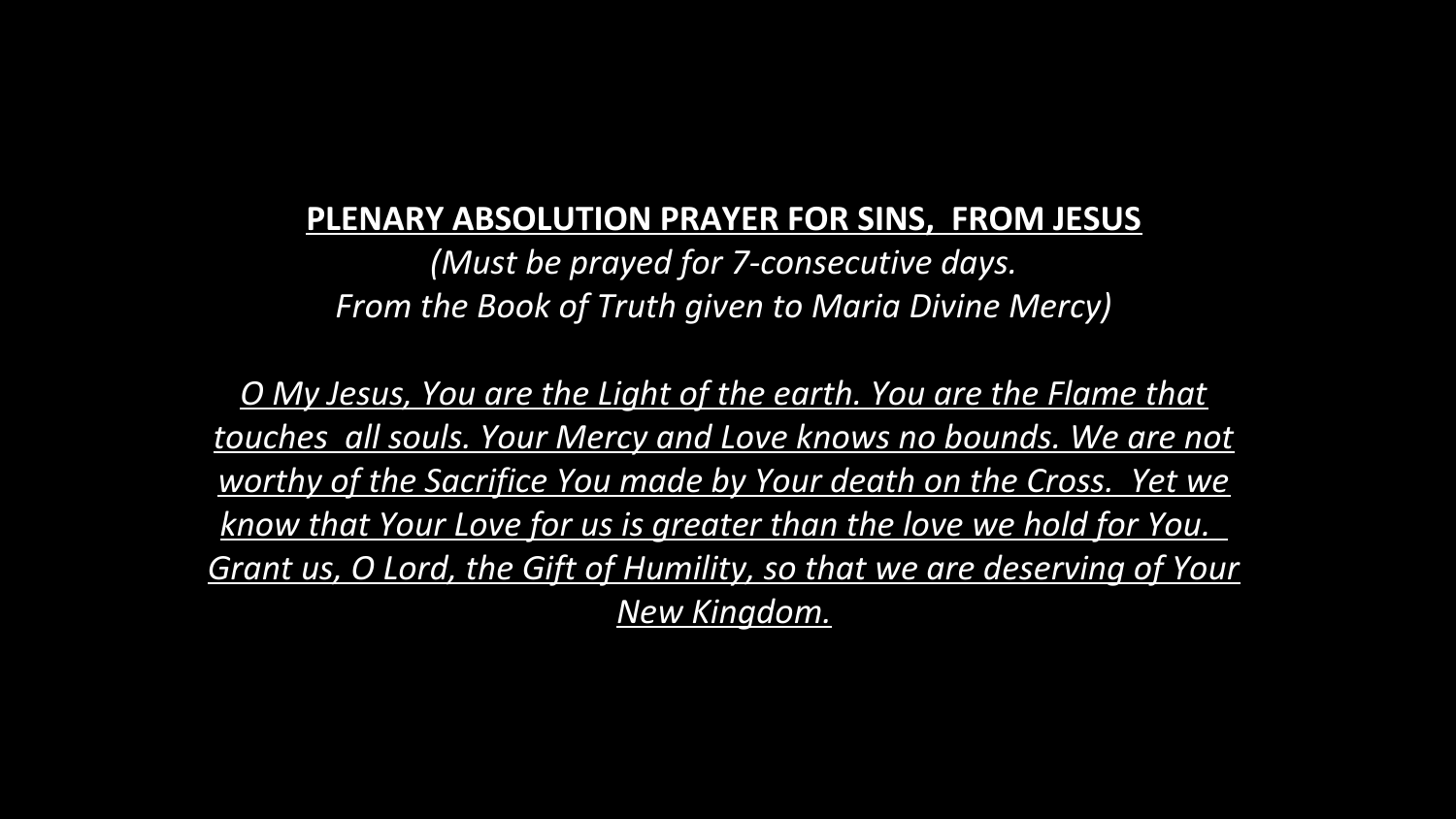*Fill us with the Holy Spirit, so we can march forth and lead Your army To proclaim the Truth of Your Holy Word and prepare our brothers and sisters For the Glory of Your Second Coming on earth. We honour You. We praise You. We offer ourselves, our sorrows, our sufferings as a gift to You to save souls. We love You, Jesus. Have Mercy on all Your children wherever they may be. AMEN*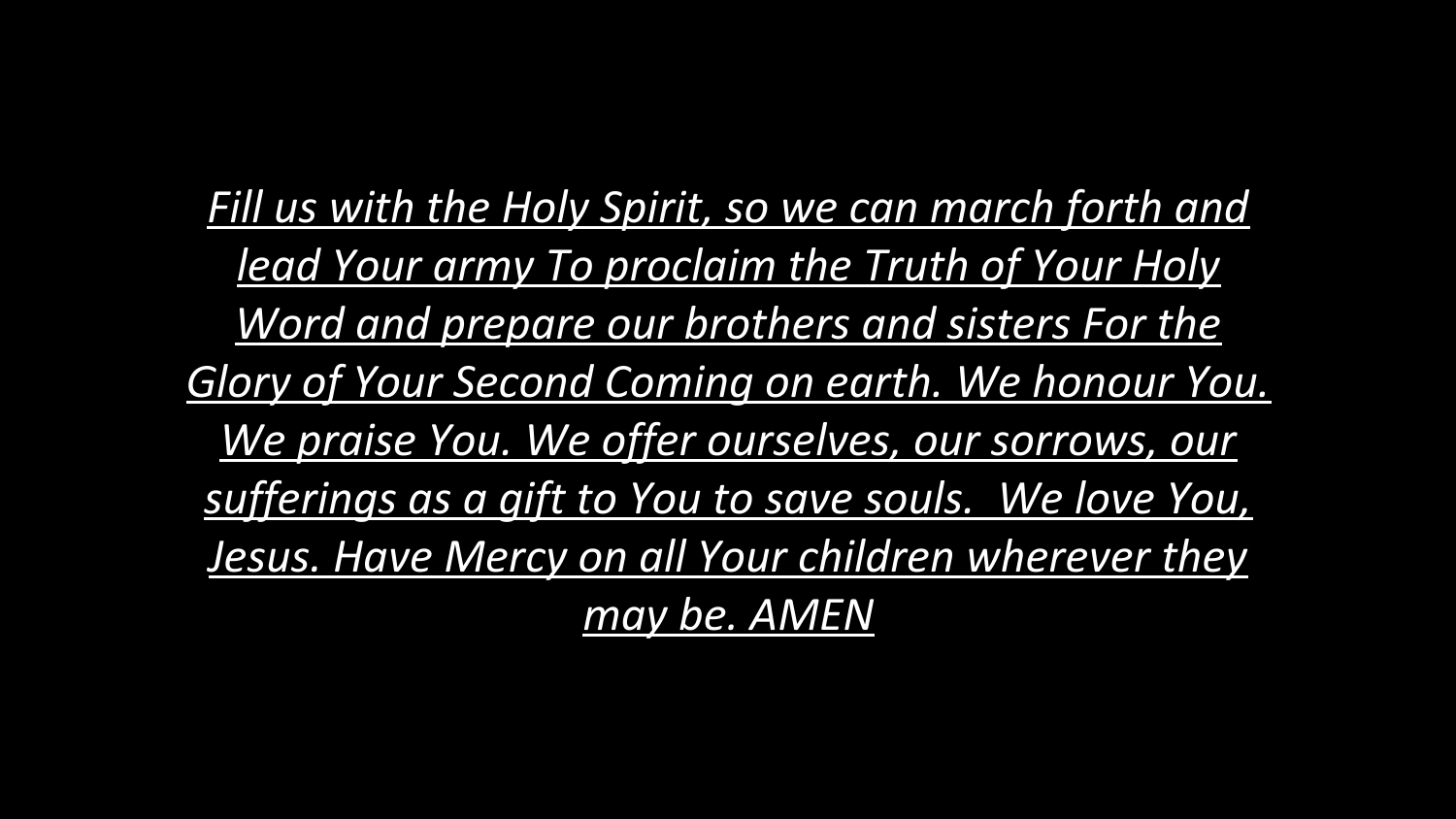**PART FOUR What To Do If You Have No Food To Multiply**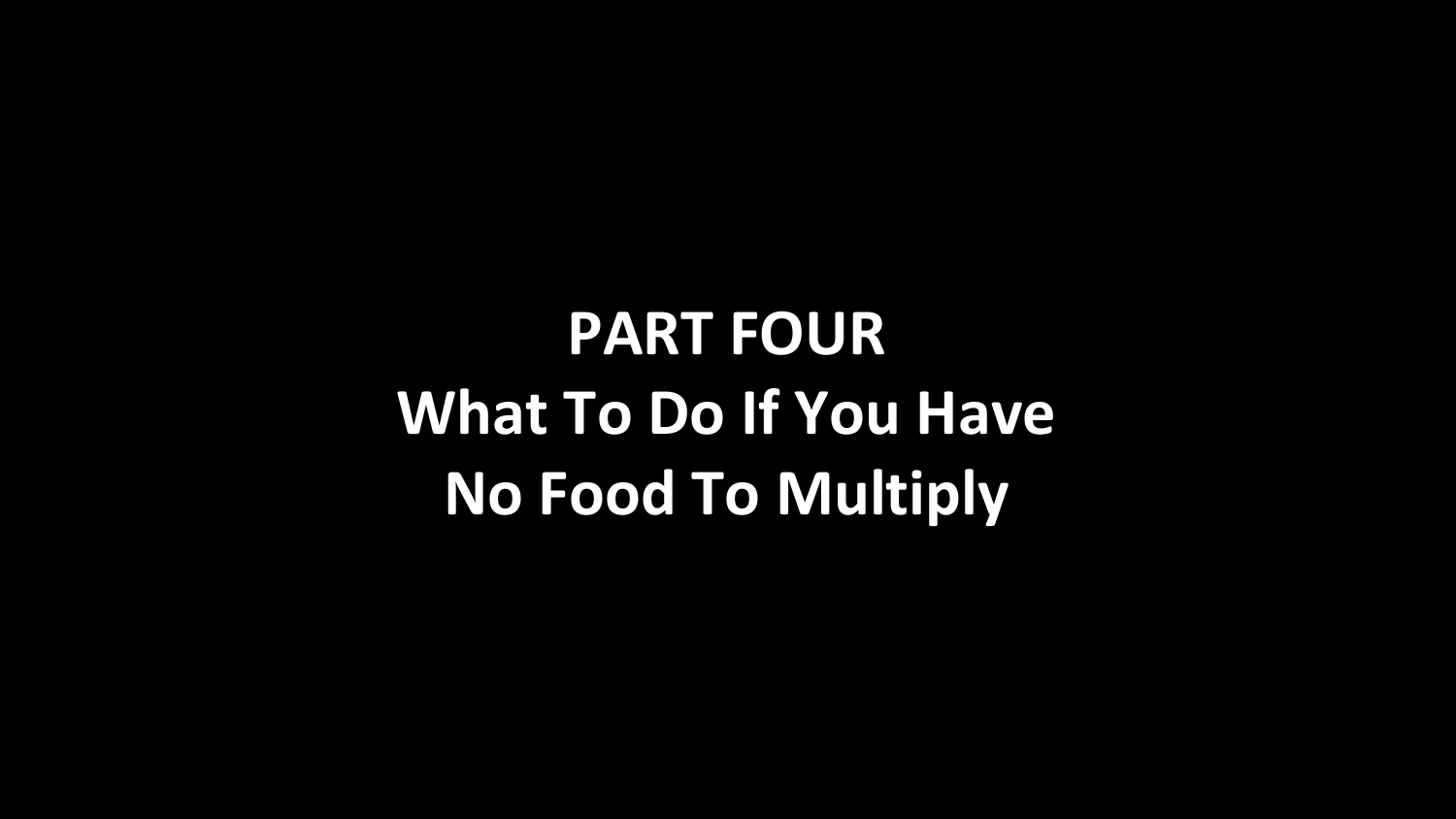## **A SPECIAL PERSONAL COVENANT OF LOVE WITH GOD**

For those who believe and trust in God the Father and His Divine Son, Jesus — and remain truly faithful by rejecting reception of anything that will geneticallyalter their DNA  $-$  God will remain faithful to them  $$ as a special personal covenant of love — and He will protect and nourish them as needed to survive in this very evil age.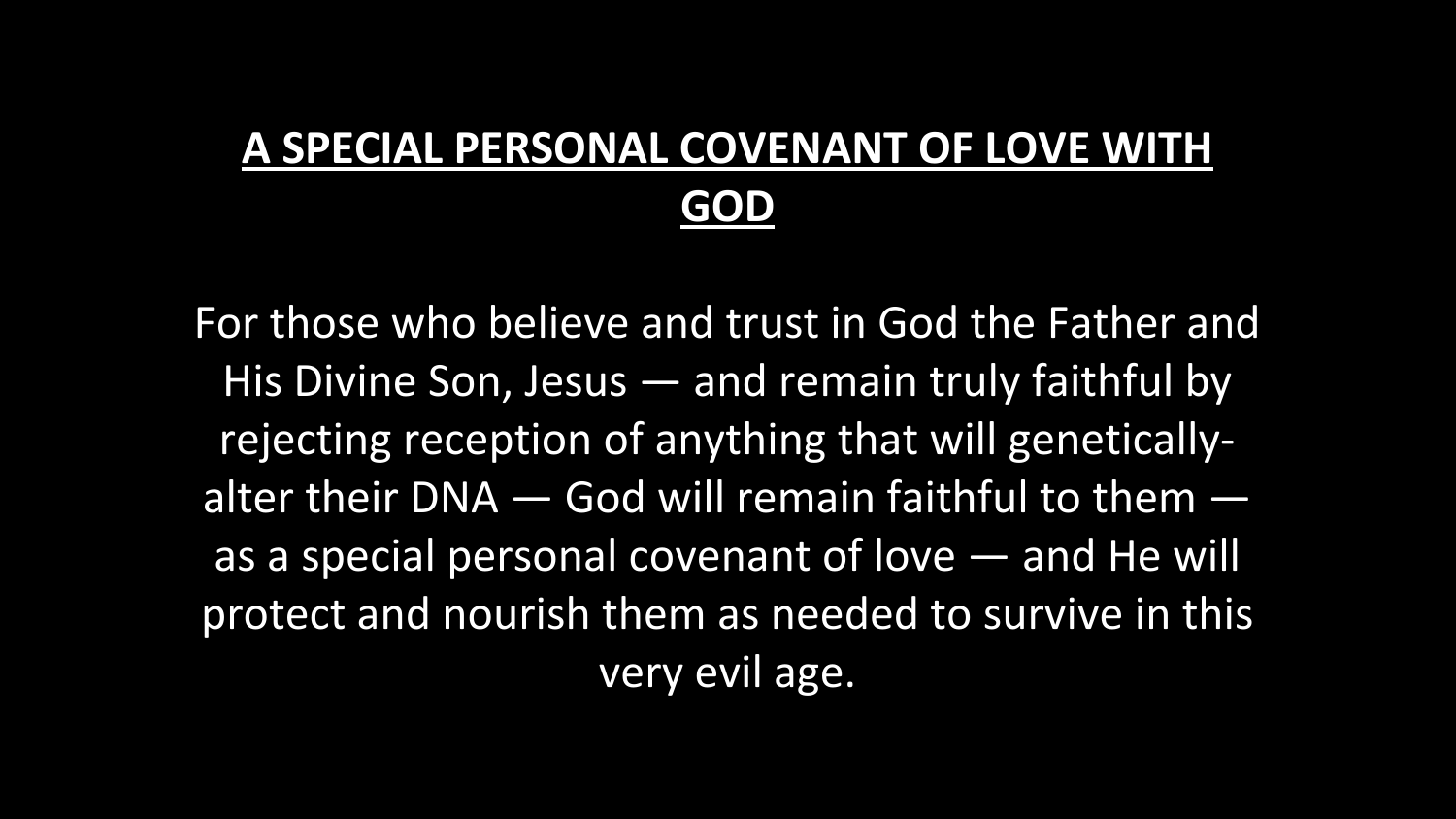### **Saint Agnes of Rome (304 A.D.)**

subsisted daily for several months by Spiritual Communion when she was held captive in a brothel. The Lord protected her virginity until her martyrdom.

Saint Agnes would like to **spiritually adopt** any person of good-will and any child of God as she will intercede for their physical needs daily before the Throne of God.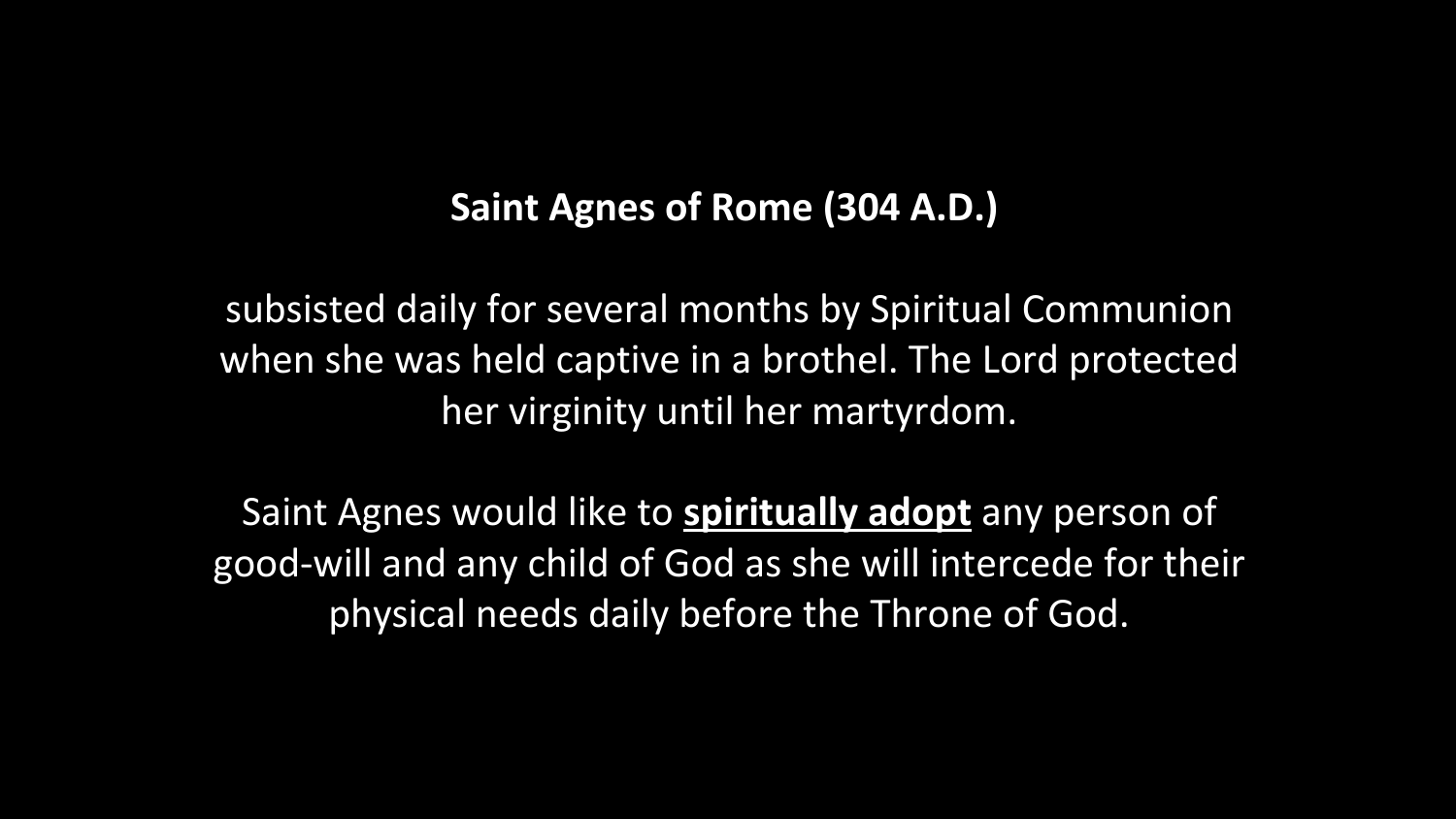## **THIS IS A MATTER OF FAITH AND TRUST**

**For those who are Catholic or Orthodox,**

**God will sustain His faithful ones by Spiritual Communion.**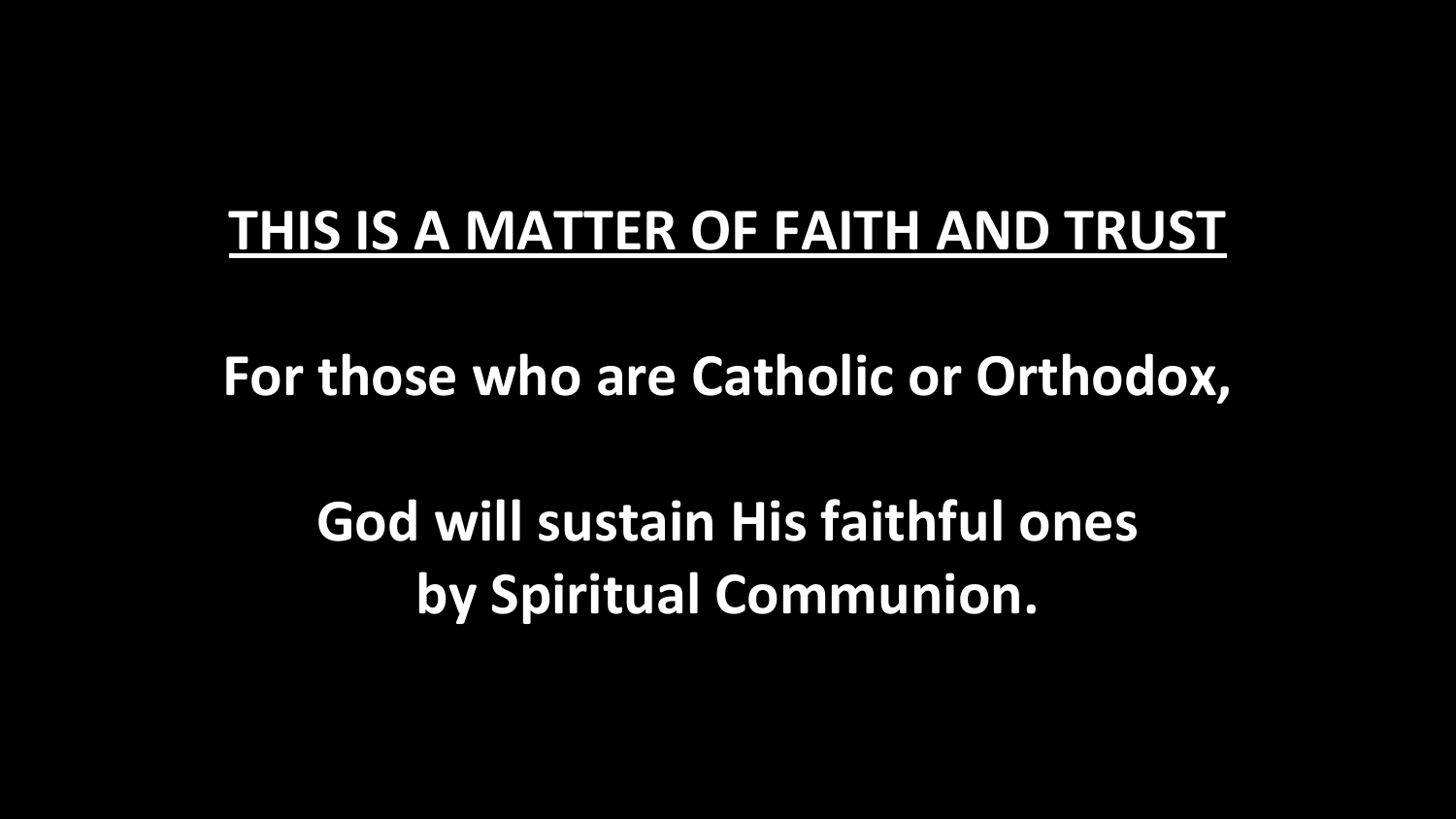#### INSTRUCTIONS FOR SPIRITUAL COMMUNION

For a proper Spiritual Communion, a person needs to:

1. Pray the Spiritual Communion Prayer.

2. Go through the actual physical motions of receiving Holy Communion by a priest, because the person is receiving an actual Consecrated Host from a nearby Holy Tabernacle from the hands of an angel.

- 3. Stick out your tongue to properly receive the Consecrated Host.
- 4. Bless yourself with the Sign of the Cross.
- 5. Say "Amen"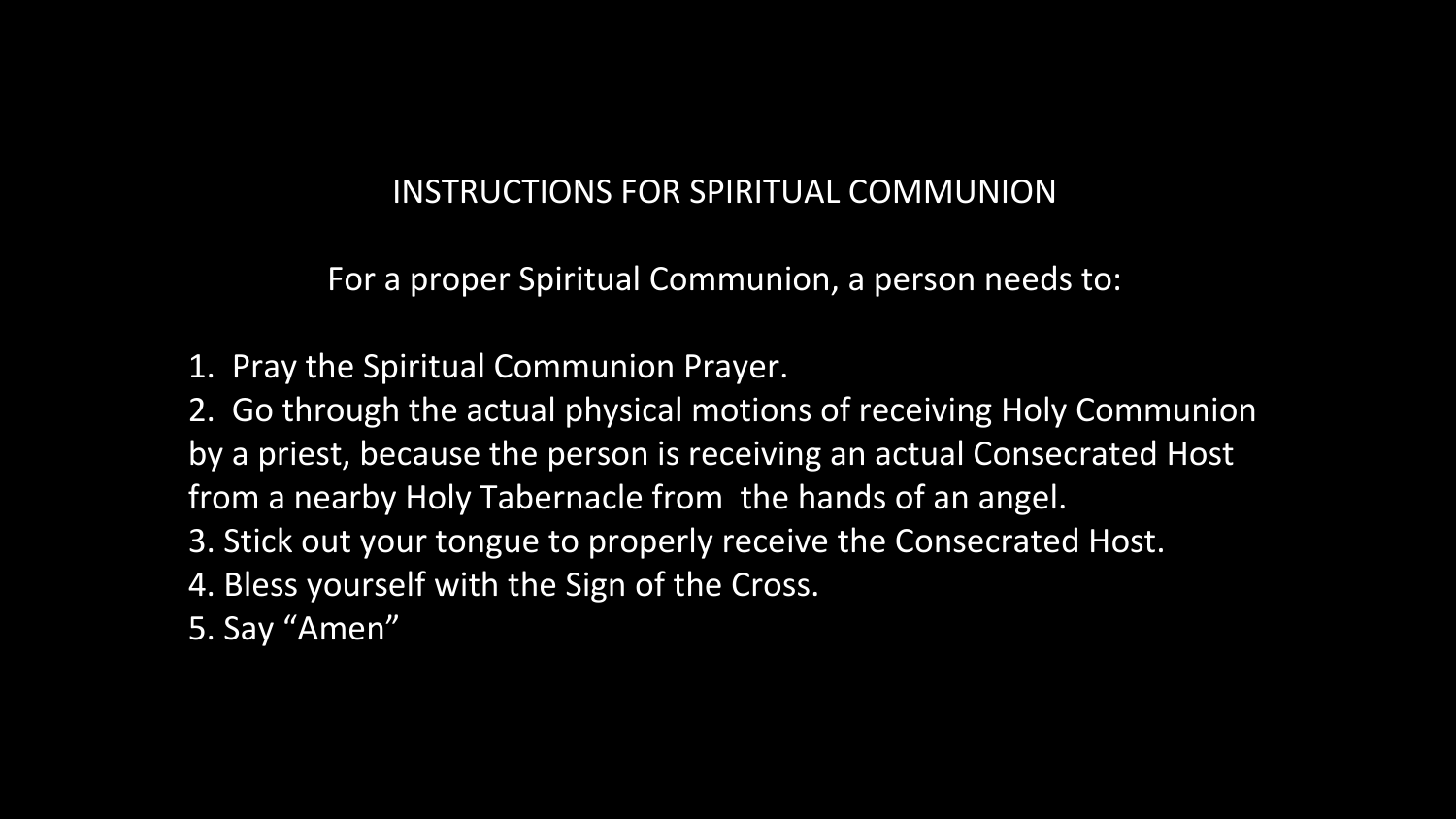### TRADITIONAL PRAYER Act of Spiritual Communion

*My Jesus, I believe that You are present in The Blessed Sacrament. I love You above all things and I desire You in my soul. Since I cannot now receive You sacramentally, come at least spiritually into my heart. As though You were already there, I embrace You and unite myself wholly to You; permit not that I should ever be separated from You. Amen.*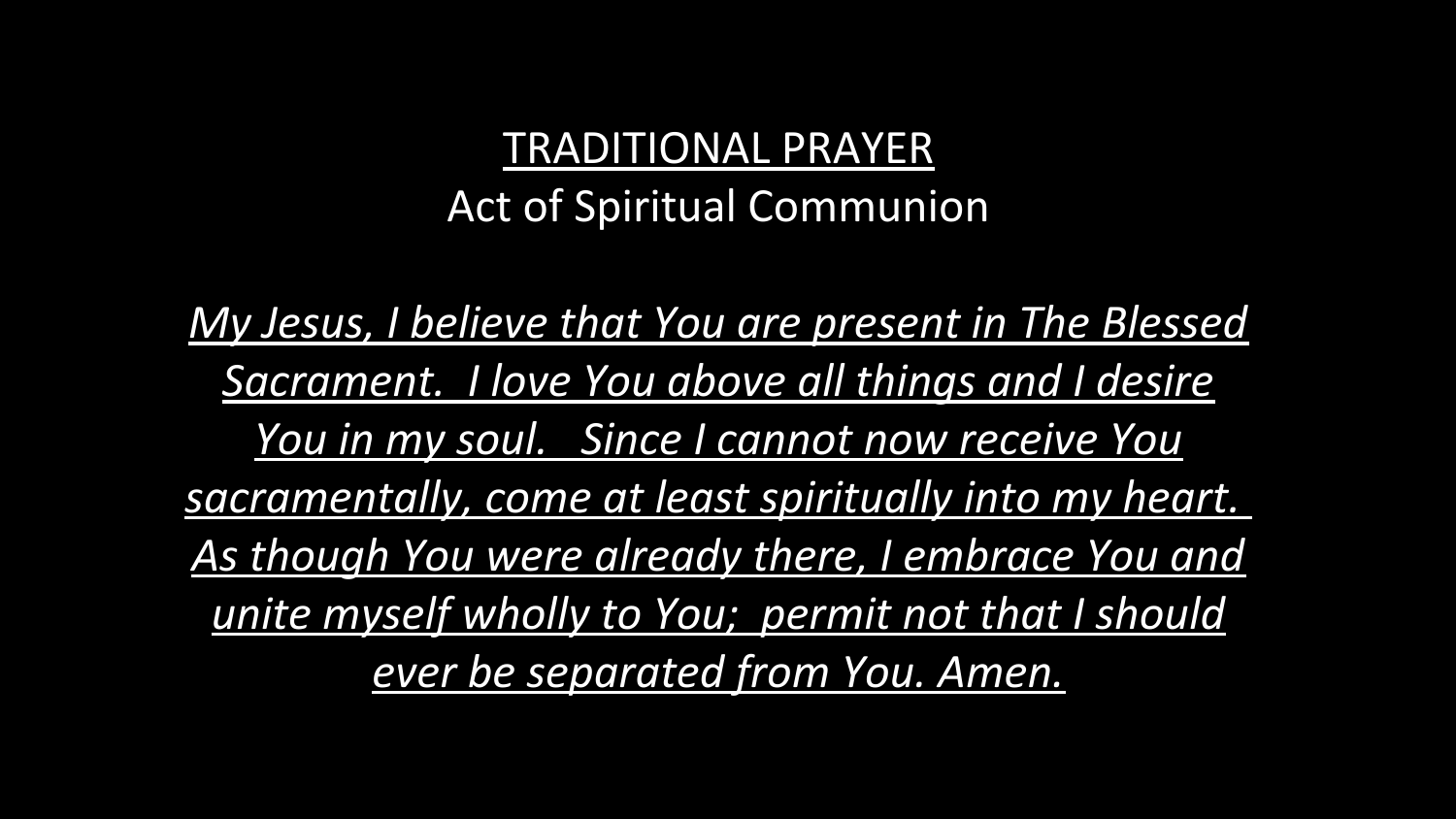### **INSTRUCTIONS FOR SPIRITUAL COMMUNION**

Then, you should bless yourself with the Sign of the Cross and spend at least 15-20 minutes inwardly adoring the Real Presence of Our Lord, Jesus Christ, as HE is truly within you during those precious moments. Note, Spiritual Communion can be received multiple times a day.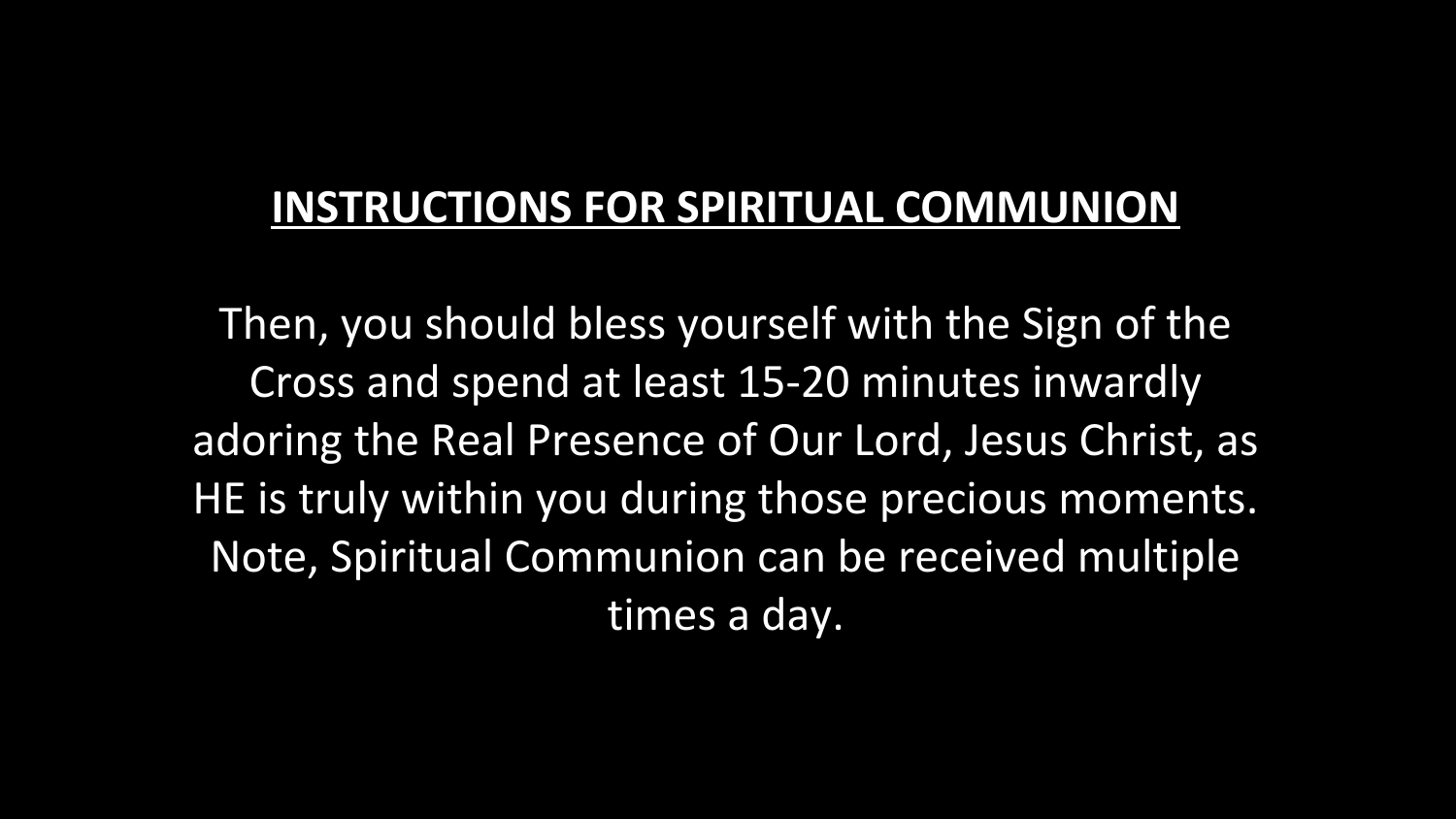# **PART FIVE What if I am not Catholic or Orthodox? Will God help me?**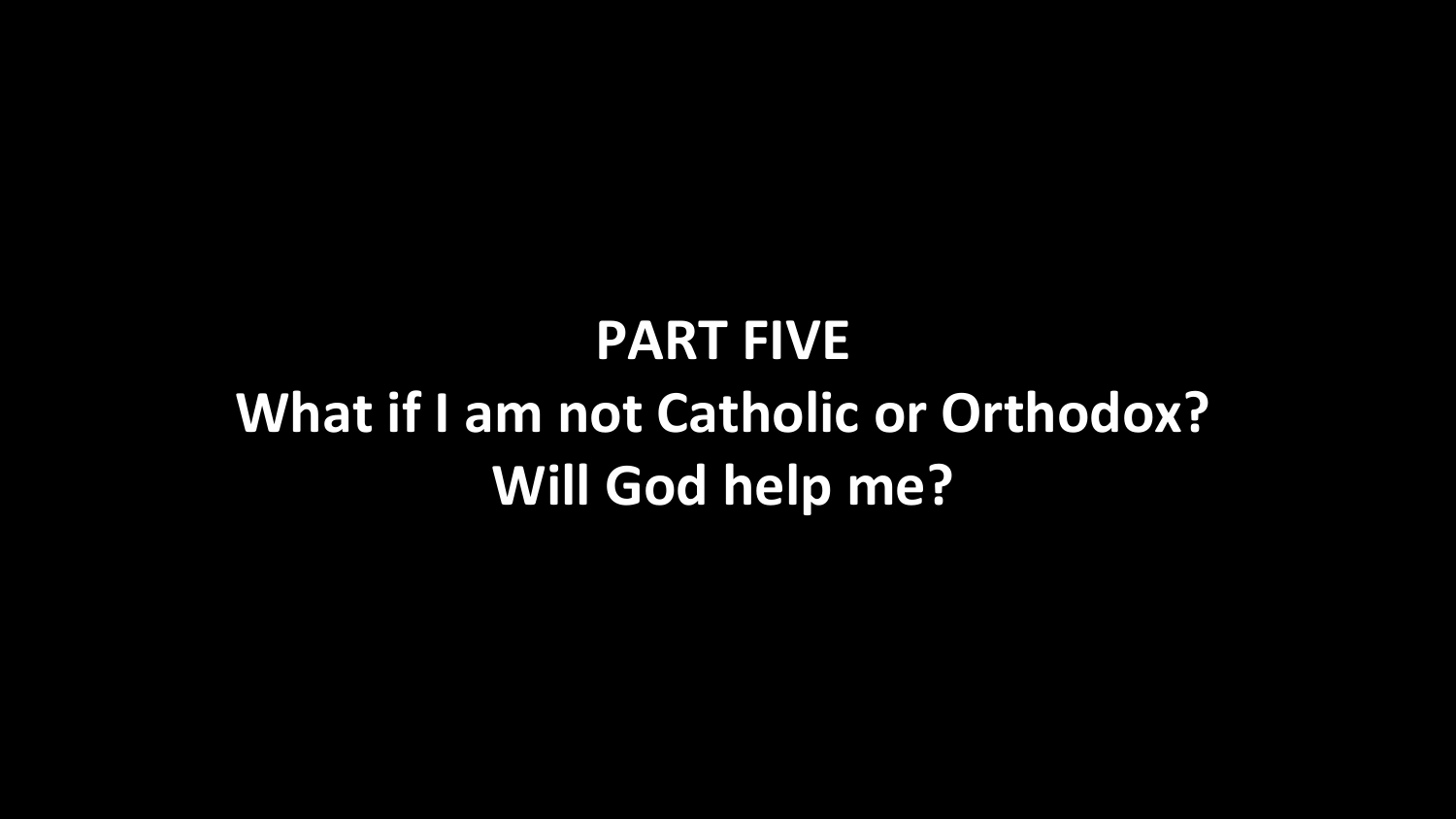## The Holy Bible states: *"love overcomes a multitude of sins".*

God loves ALL of His beloved children,

including Christians of other denominations, non-believers, and pagans…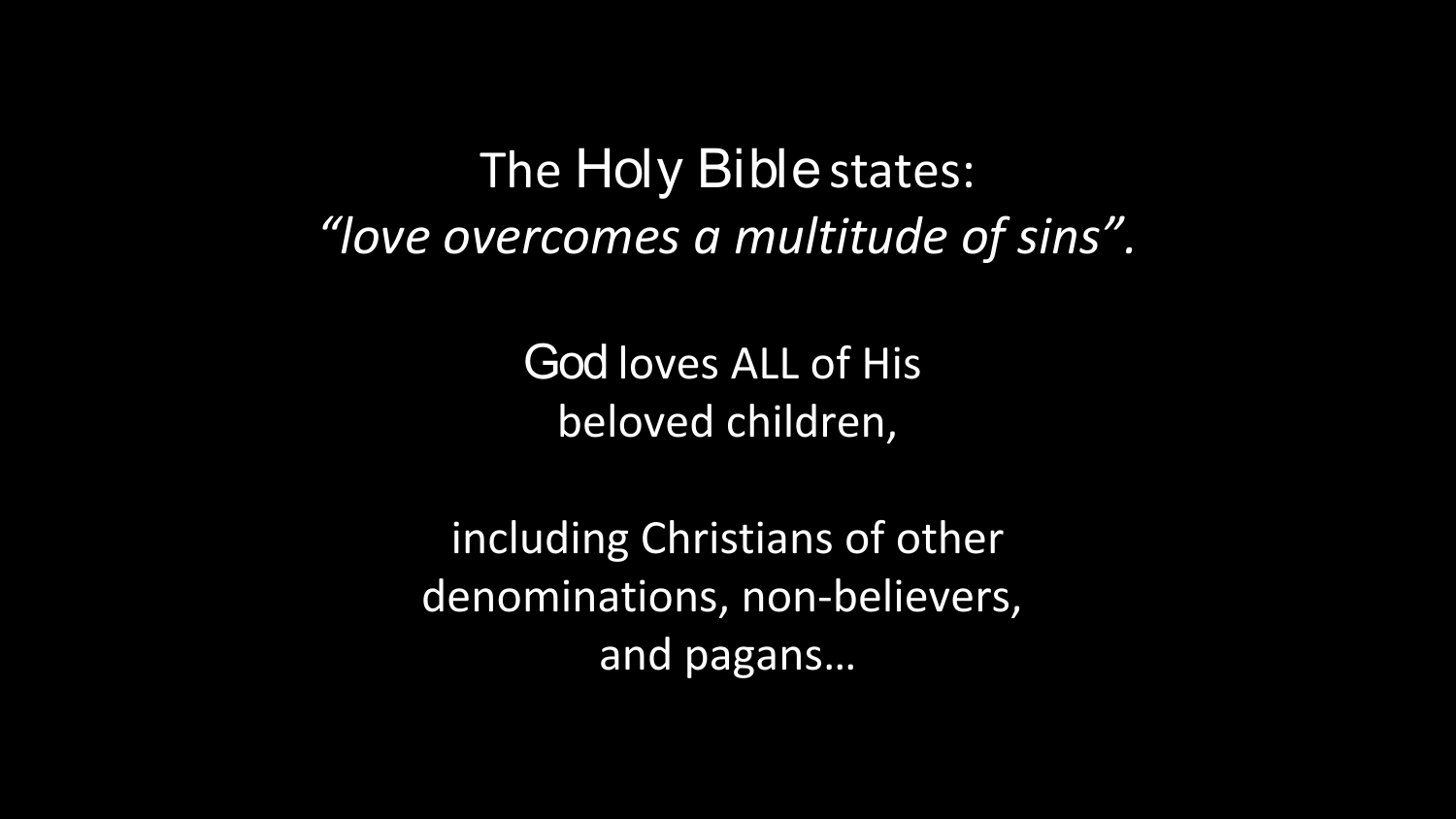**…if such people can approach God with an honest, open, and trusting heart, willing to convert by rejecting sin and willing to love Papa God and His Divine Son, Jesus Christ.** 

**Then, even if such people are in the beginning steps of learning the Gospel (Good News), God will use their mustard seed of faith, hope, and love, and grant them special graces in order to survive this difficult time of trials.**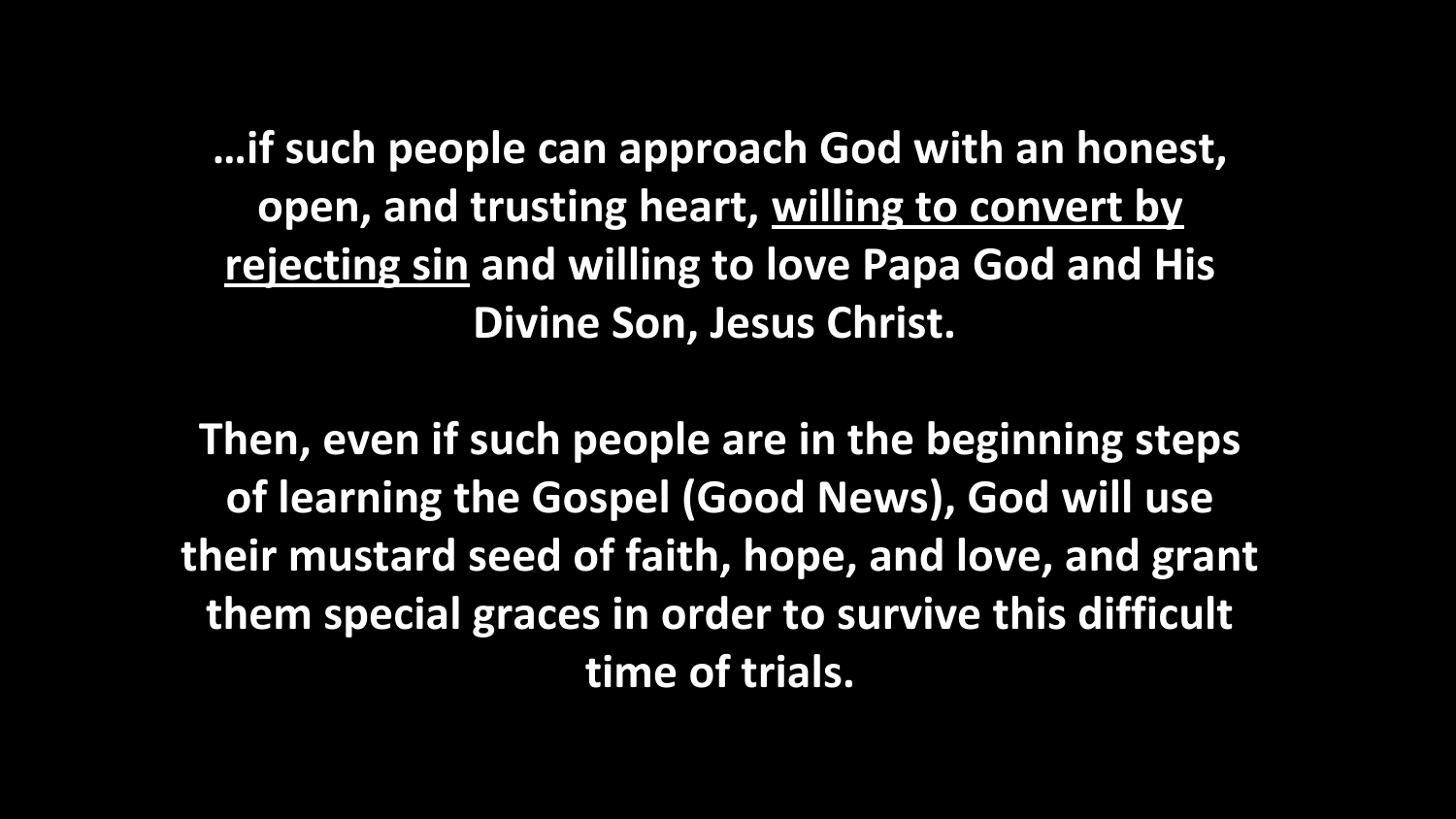However, it is essential that such people have sincerity (no duplicity) of the heart, because that is what God is looking for in their prayers.

Also, they must seek the Sacrament of Baptism when available to them.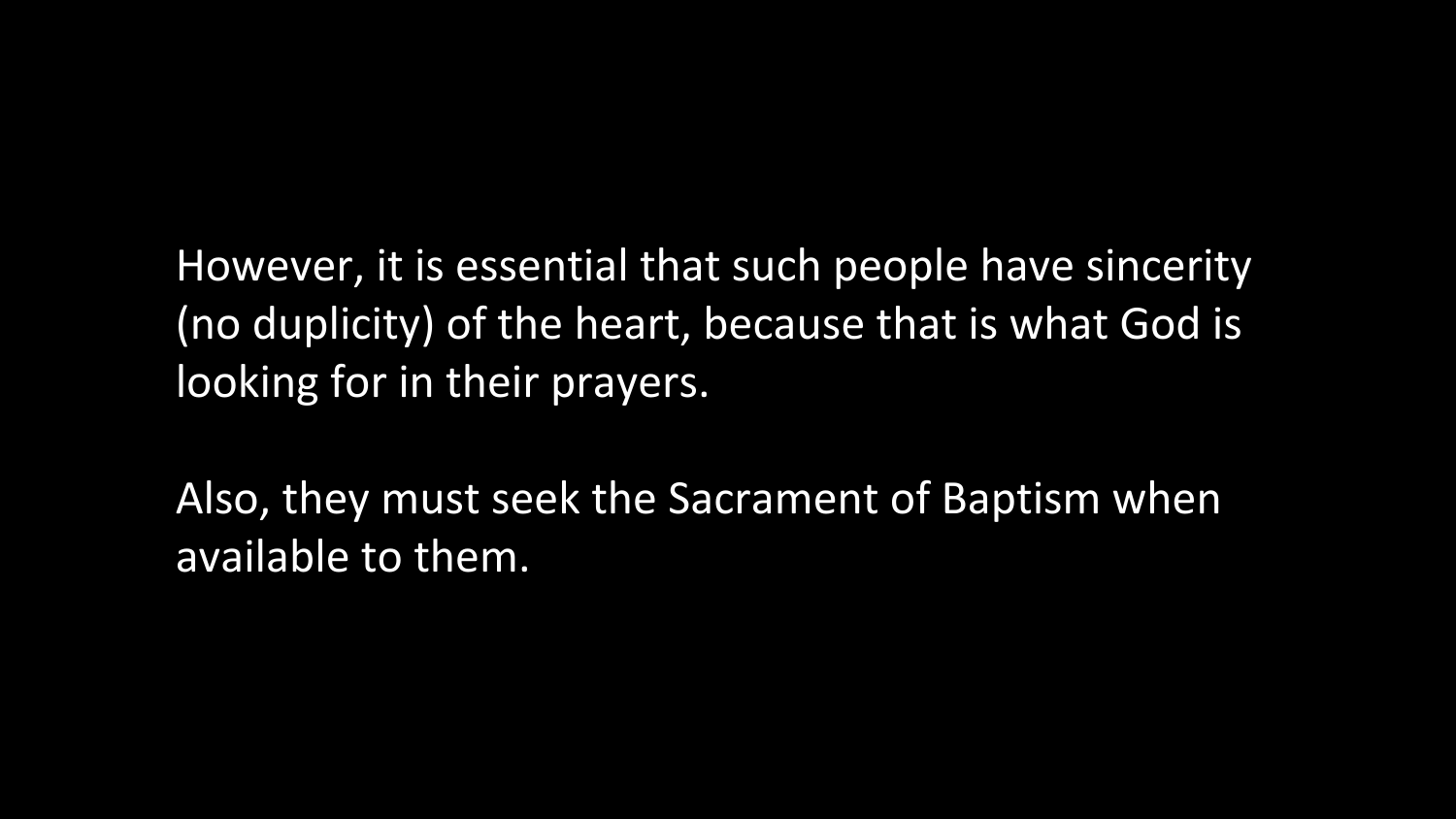*"No one who comes to Me shall ever be hungry, No one who believes in Me shall ever thirst. No one who comes will I ever reject".*

**Your Beloved JESUS (Gospel of John, Chapter 6, verses 35-37)**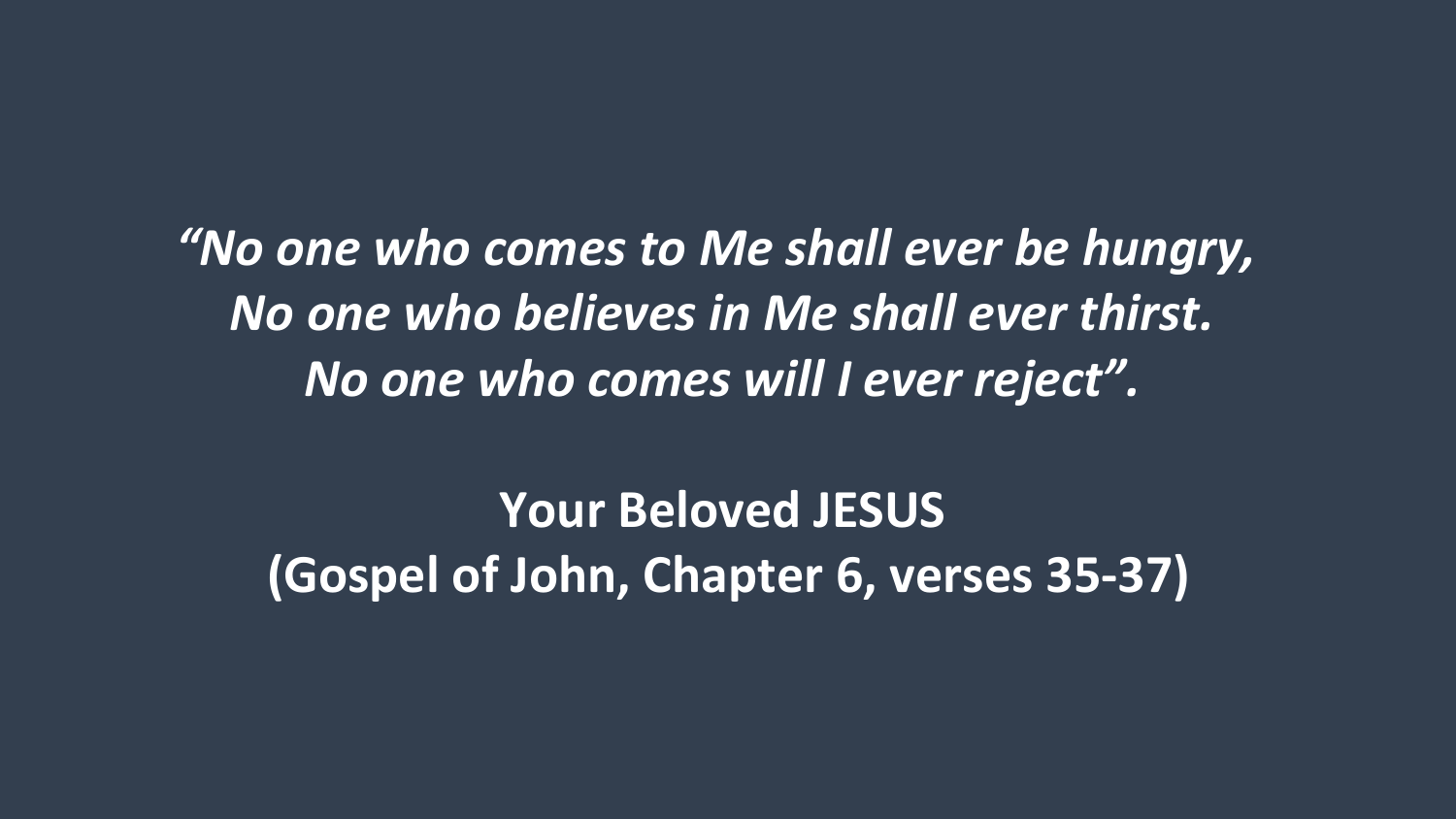*"I have said this to you, so that in me you may have peace. In the world you face persecution. But take courage; I have conquered the world!"*

Your Beloved JESUS (Gospel of John, Chapter 16, verse 33)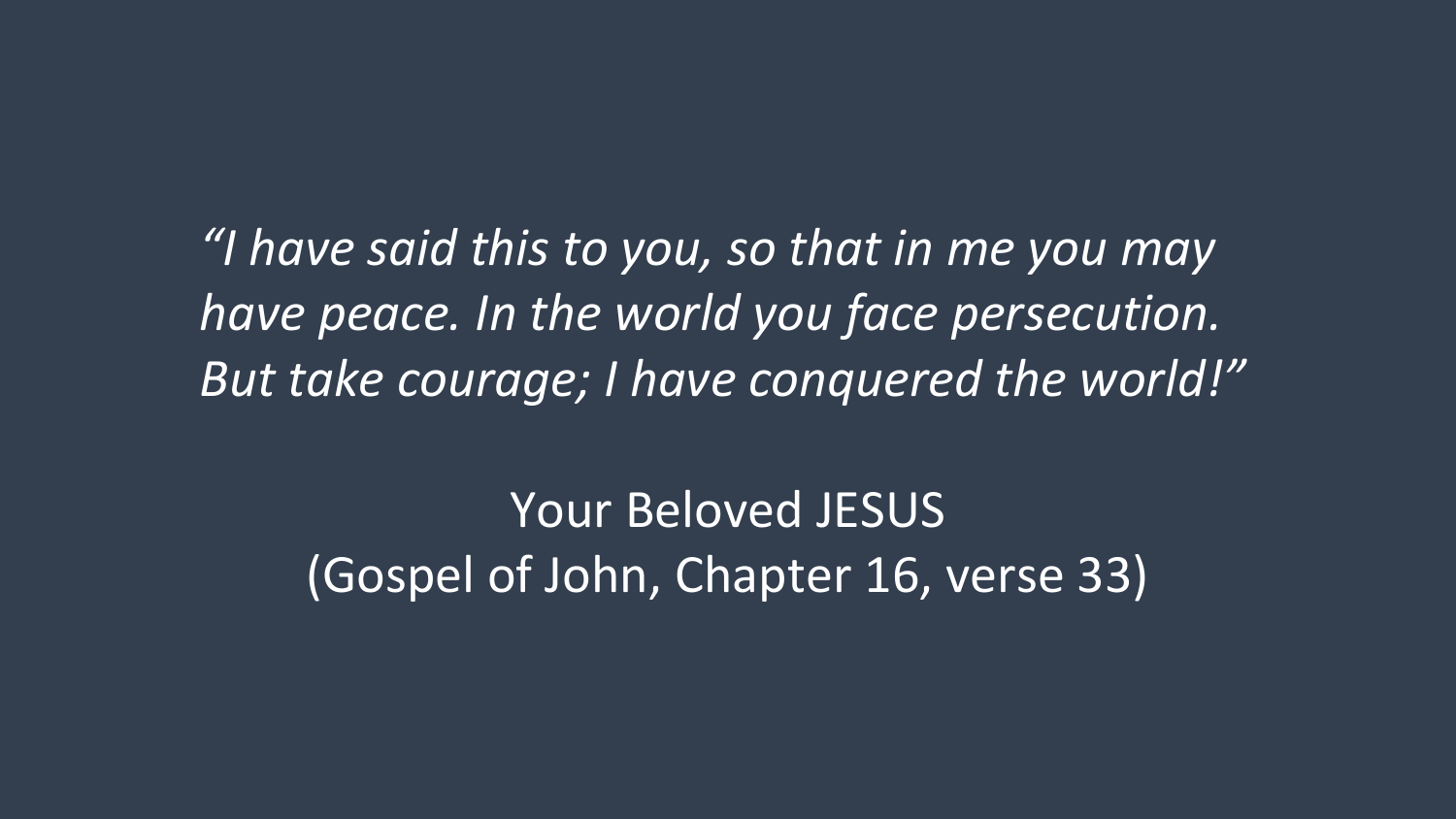#### **THE SINNER'S PRAYER**

### *"Dear God, I know I'm a sinner, and I ask for your forgiveness.*

*I believe Jesus Christ is Your Son. I believe that He died for my sins and that you raised Him to life.*

*I want to trust Him as my Savior and follow Him as Lord, from this day forward.* 

*Guide my life and help me to do your will.*

*I pray this in the name of Jesus. Amen."*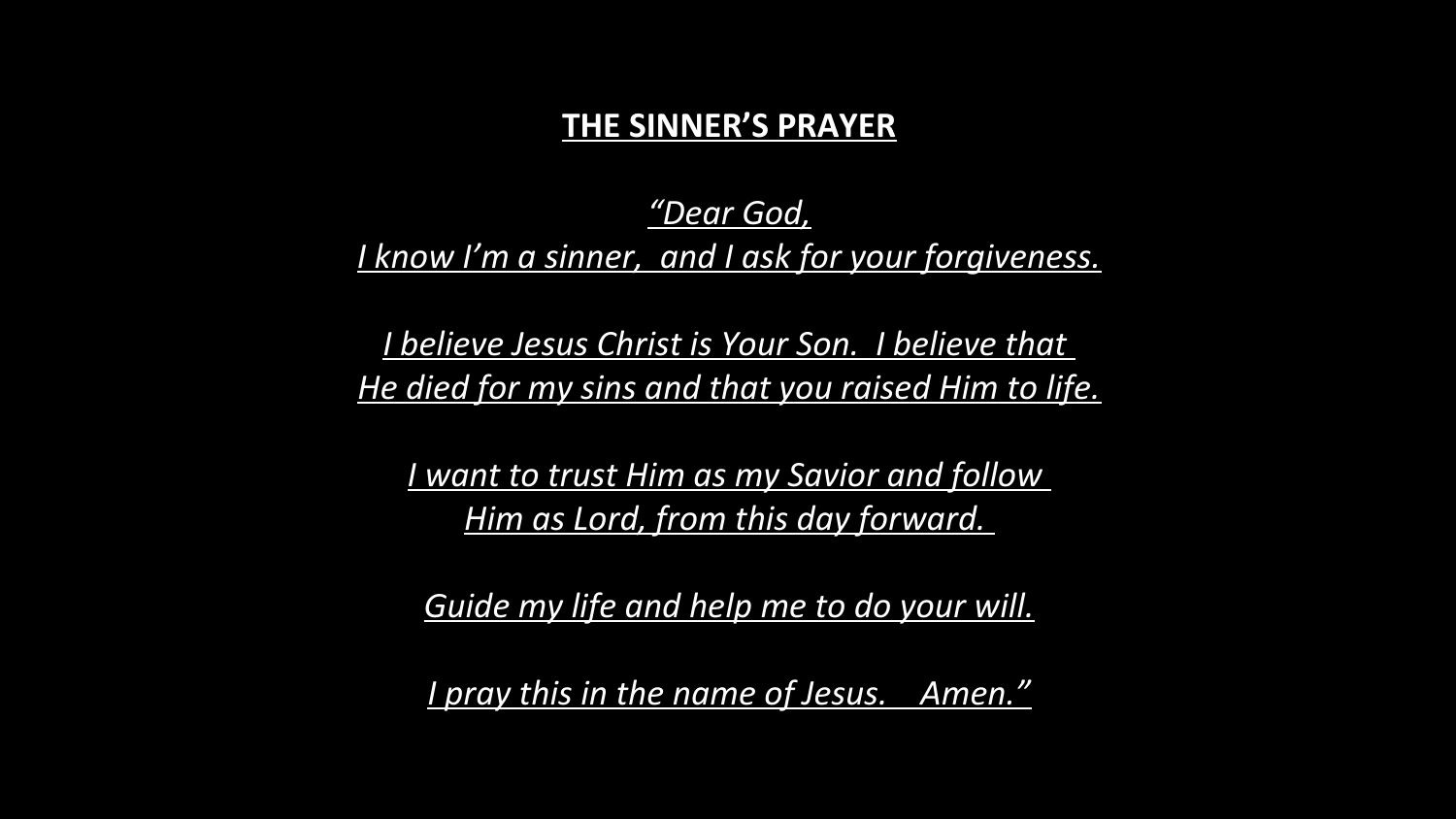For More Information About The End Times And Daily Christian Prophecies:

> VISIT: *Mary Refuge Of Souls* **https://MaryRefugeOfSouls.com**